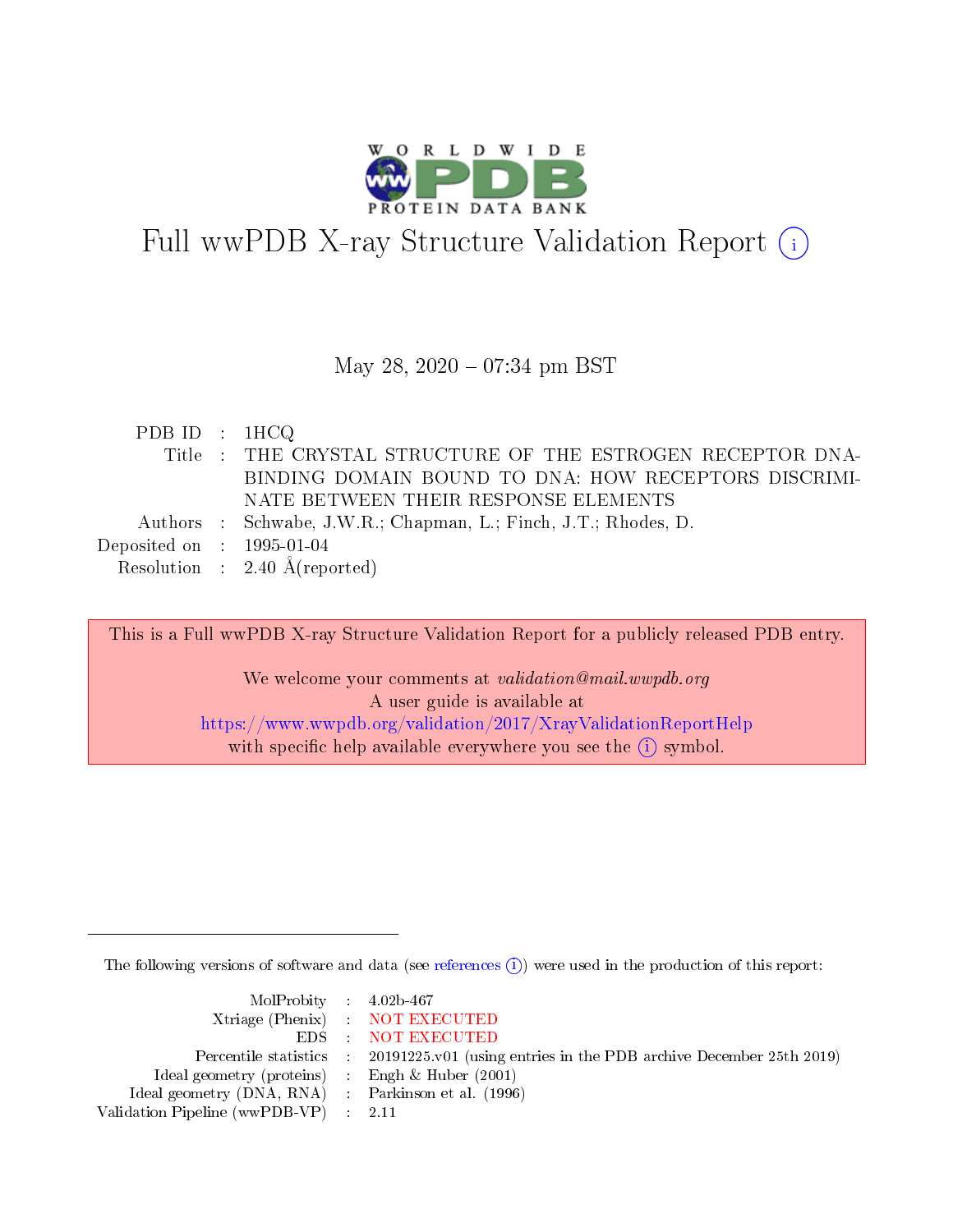# 1 [O](https://www.wwpdb.org/validation/2017/XrayValidationReportHelp#overall_quality)verall quality at a glance  $(i)$

The following experimental techniques were used to determine the structure: X-RAY DIFFRACTION

The reported resolution of this entry is 2.40 Å.

Percentile scores (ranging between 0-100) for global validation metrics of the entry are shown in the following graphic. The table shows the number of entries on which the scores are based.



| Metric                | Whole archive       | Similar resolution                                 |
|-----------------------|---------------------|----------------------------------------------------|
|                       | (# $\rm{Entries}$ ) | $(\text{\#Entries, resolution range}(\text{\AA}))$ |
| Clashscore            | 141614              | $4398(2.40-2.40)$                                  |
| Ramachandran outliers | 138981              | $4318(2.40-2.40)$                                  |
| Sidechain outliers    | 138945              | $4319(2.40-2.40)$                                  |

The table below summarises the geometric issues observed across the polymeric chains and their fit to the electron density. The red, orange, yellow and green segments on the lower bar indicate the fraction of residues that contain outliers for  $\geq=3$ , 2, 1 and 0 types of geometric quality criteria respectively. A grey segment represents the fraction of residues that are not modelled. The numeric value for each fraction is indicated below the corresponding segment, with a dot representing fractions  $\epsilon = 5\%$ 

Note EDS was not executed.

| Mol            | Chain            | Length |     | Quality of chain |     |                  |
|----------------|------------------|--------|-----|------------------|-----|------------------|
| 1<br>T         | $\mathcal{C}$    | 18     | 6%  | 72%              |     | 22%              |
| 1<br>T         | G                | 18     |     | 61%              | 39% |                  |
| $\overline{2}$ | D                | $18\,$ | 33% |                  | 67% |                  |
| $\overline{2}$ | H                | 18     | 56% |                  | 44% |                  |
| 3              | А                | 84     |     | 67%              | 19% | 12%<br>٠         |
| 3              | $\boldsymbol{B}$ | 84     | 49% | 25%              | 11% | 15%              |
| 3              | E                | 84     | 32% | 38%              | 15% | 12%<br>$\bullet$ |
| $\mathbf{3}$   | F                | 84     | 26% | 45%              | 13% | 15%              |

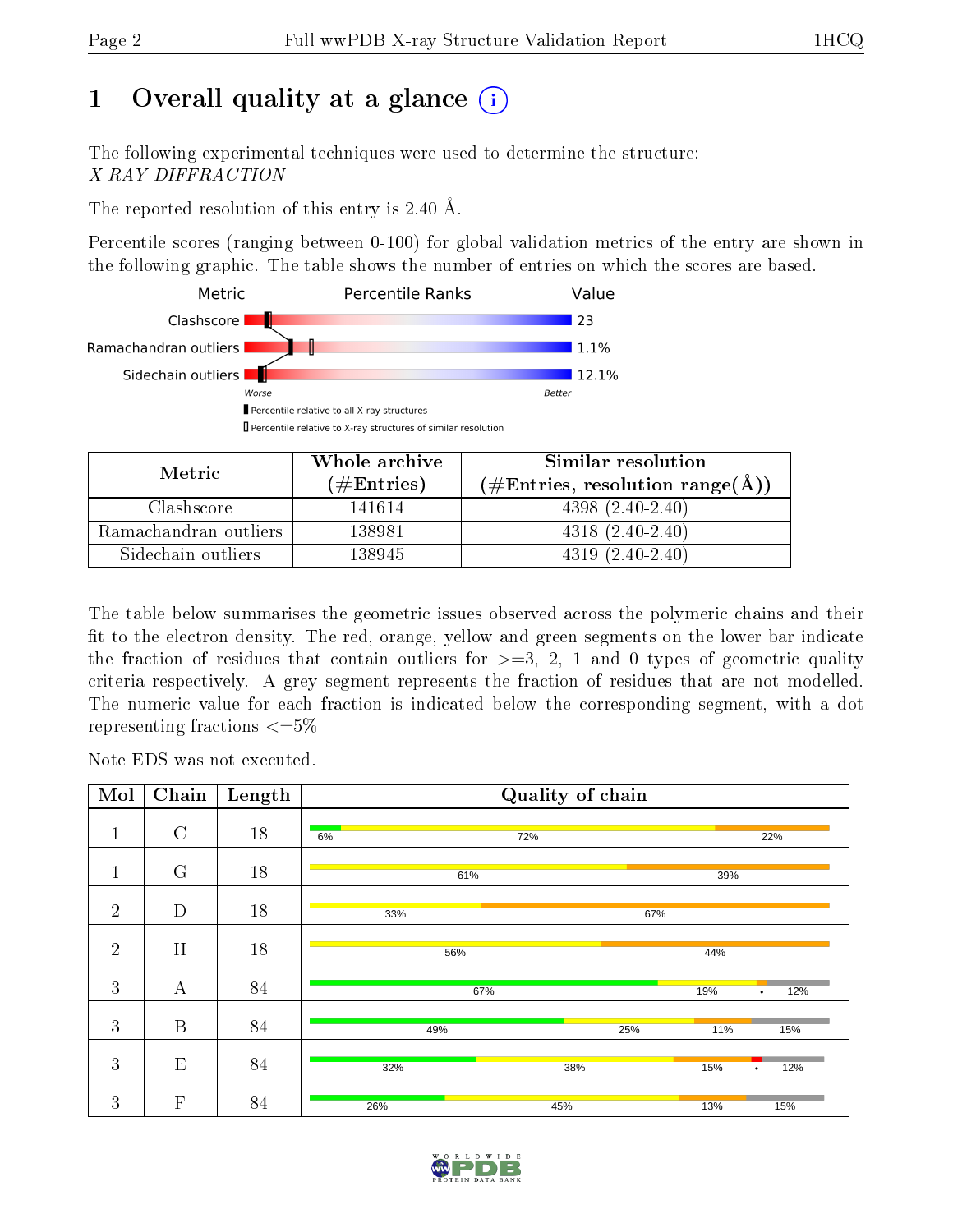# 2 Entry composition  $\left( \cdot \right)$

There are 5 unique types of molecules in this entry. The entry contains 3864 atoms, of which 0 are hydrogens and 0 are deuteriums.

In the tables below, the ZeroOcc column contains the number of atoms modelled with zero occupancy, the AltConf column contains the number of residues with at least one atom in alternate conformation and the Trace column contains the number of residues modelled with at most 2 atoms.

 Molecule 1 is a DNA chain called DNA (5'-D(\*CP\*CP\*AP\*GP\*GP\*TP\*CP\*AP\*CP\*AP\*  $GP*TP*GP*AP*CP*CP*TP*G$ )-3').

| Mol | Chain | Residues |           |       | Atoms |                  |  | ZeroOcc   AltConf   Trace |  |
|-----|-------|----------|-----------|-------|-------|------------------|--|---------------------------|--|
|     |       | 18       | Total C N |       |       | $\left( \right)$ |  |                           |  |
|     |       |          | 365.      |       |       | 174 69 105       |  |                           |  |
|     |       | 18       | Total C N |       |       | $\Omega$         |  |                           |  |
|     |       |          | 365       | 174 - | 69 -  | 105              |  |                           |  |

 Molecule 2 is a DNA chain called DNA (5'-D(\*CP\*CP\*AP\*GP\*GP\*TP\*CP\*AP\*CP\*TP\*  $GP*TP*GP*AP*CP*CP*TP*G$ )-3').

| Mol |   | Chain   Residues |             |            | Atoms |            |  | $\text{ZeroOcc}$   AltConf   Trace |  |
|-----|---|------------------|-------------|------------|-------|------------|--|------------------------------------|--|
|     |   | 18               | Total C N   |            |       | $\left($ ) |  |                                    |  |
|     |   |                  | 364         | 174 66 107 |       |            |  |                                    |  |
|     | Η | 18               | Total C N O |            |       |            |  |                                    |  |
|     |   |                  | 364         |            |       | 174 66 107 |  |                                    |  |

• Molecule 3 is a protein called PROTEIN (ESTROGEN RECEPTOR).

| Mol | Chain | Residues |       |               | Atoms |     |               | $ZeroOcc \mid AltConf \mid Trace$ |  |
|-----|-------|----------|-------|---------------|-------|-----|---------------|-----------------------------------|--|
| 3   |       | 74       | Total | C             |       |     |               |                                   |  |
|     | А     |          | 572   | 350           | 107   | 103 | 12            |                                   |  |
| 3   | B     |          | Total | $\mathcal{C}$ |       |     | S             |                                   |  |
|     |       | 71       | 562   | 344           | 106   | 101 | 11            |                                   |  |
| 3   | E     | 74       | Total | C             |       |     |               |                                   |  |
|     |       |          | 565   | 346           | 106   | 101 | <sup>12</sup> |                                   |  |
| 3   | F     |          | Total | $\mathbf{C}$  |       |     | S             |                                   |  |
|     |       | 71       | 541   | 332           | 98    | 99  | 12            |                                   |  |

There are 4 discrepancies between the modelled and reference sequences:

| Chain | Residue   Modelled   Actual |        | Comment                         | Reference |
|-------|-----------------------------|--------|---------------------------------|-----------|
|       | MET                         | $\sim$ | INITIAL METHIONINE   UNP P03372 |           |
|       | M ET                        |        | INITIAL METHIONINE   UNP P03372 |           |

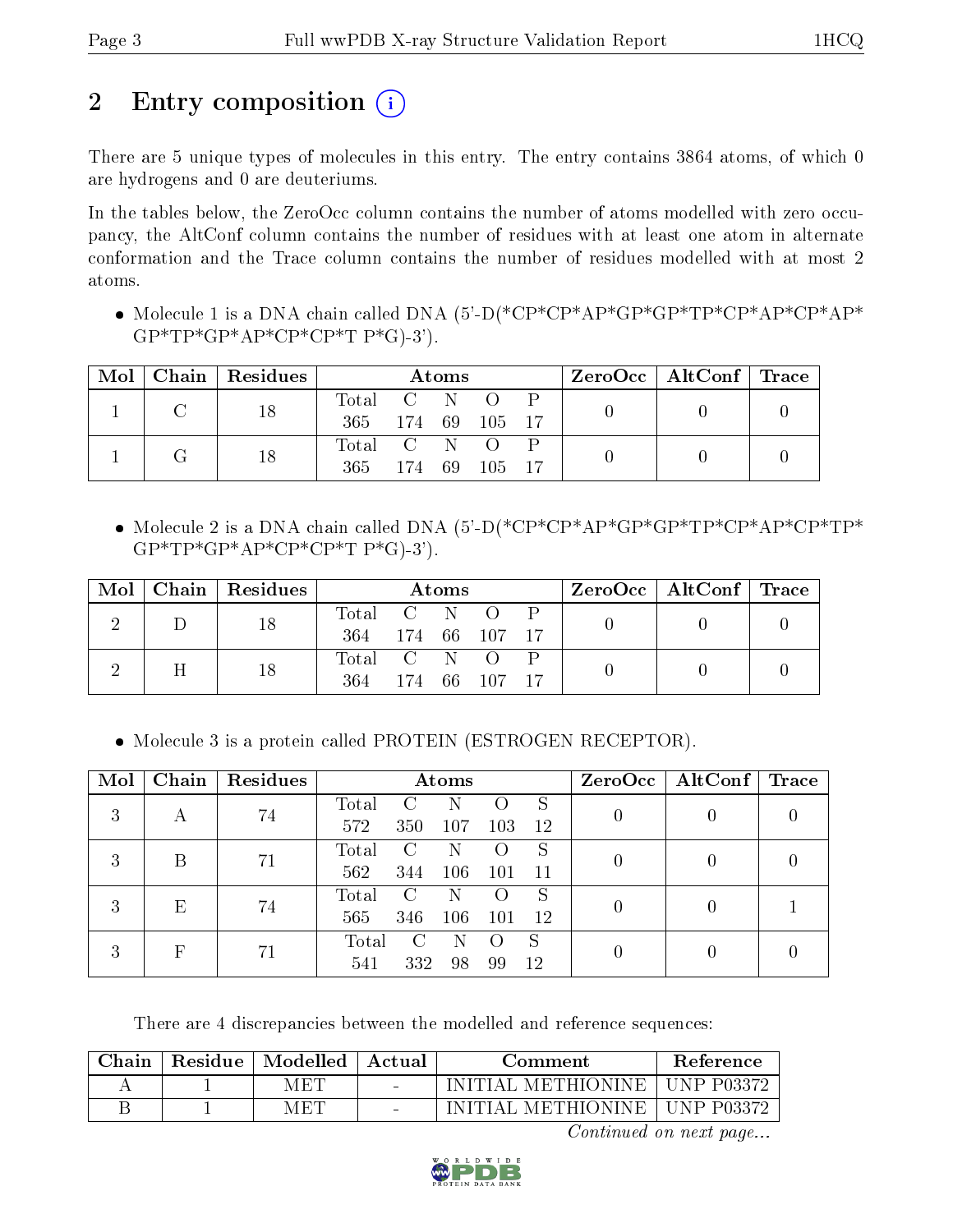Continued from previous page...

| $\gamma$ hain | Residue | Modelled | Actual                   | Comment           | <b>Reference</b> |
|---------------|---------|----------|--------------------------|-------------------|------------------|
|               |         | MET      | $\overline{\phantom{0}}$ | METHIONINE .      | UNP P03372       |
|               |         | MET      | $\sim$                   | <b>METHIONINE</b> | $+$ UNP P03372   |

Molecule 4 is ZINC ION (three-letter code: ZN) (formula: Zn).

|  | Mol   Chain   Residues | Atoms                                           | $ZeroOcc$   AltConf |
|--|------------------------|-------------------------------------------------|---------------------|
|  |                        | Total Zn<br>$\overline{2}$<br>$\overline{2}$    |                     |
|  |                        | Total Zn<br>$\overline{2}$<br>$\mathcal{D}$     |                     |
|  |                        | Total<br>Zn<br>$\overline{2}$<br>$\overline{2}$ |                     |
|  |                        | Total<br>Zn<br>$\overline{2}$                   |                     |

• Molecule 5 is water.

| $\overline{\text{M}}$ ol | $\overline{\text{Chain}}$ | Residues | Atoms                               | ZeroOcc        | AltConf          |
|--------------------------|---------------------------|----------|-------------------------------------|----------------|------------------|
| 5                        | $\mathcal{C}$             | 21       | Total<br>$\overline{O}$<br>21<br>21 | $\overline{0}$ | $\boldsymbol{0}$ |
| 5                        | D                         | 14       | Total<br>$\overline{O}$<br>14<br>14 | $\overline{0}$ | $\overline{0}$   |
| $\overline{5}$           | G                         | 13       | Total<br>$\overline{O}$<br>13<br>13 | $\overline{0}$ | $\overline{0}$   |
| $\overline{5}$           | H                         | 16       | Total<br>$\overline{O}$<br>16<br>16 | $\overline{0}$ | $\boldsymbol{0}$ |
| 5                        | $\bf{A}$                  | 33       | Total<br>O<br>33<br>33              | $\theta$       | $\overline{0}$   |
| $\overline{5}$           | B                         | 29       | Total<br>$\overline{O}$<br>29<br>29 | $\overline{0}$ | $\overline{0}$   |
| $\overline{5}$           | E                         | 18       | Total<br>O<br>18<br>18              | $\overline{0}$ | $\boldsymbol{0}$ |
| 5                        | $\mathbf{F}$              | 14       | Total<br>$\Omega$<br>14<br>14       | $\overline{0}$ | $\theta$         |

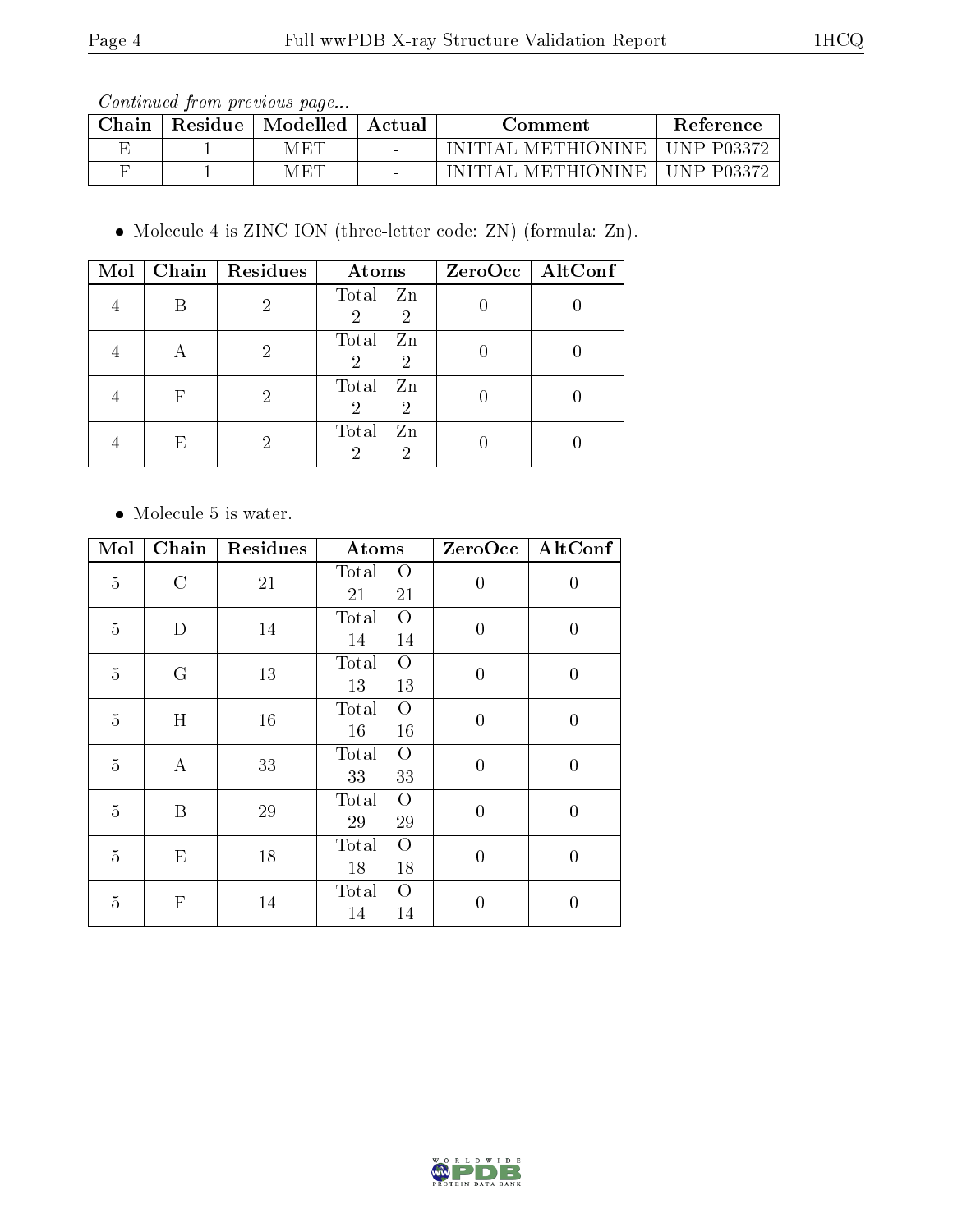# 3 Residue-property plots  $(i)$

These plots are drawn for all protein, RNA and DNA chains in the entry. The first graphic for a chain summarises the proportions of the various outlier classes displayed in the second graphic. The second graphic shows the sequence view annotated by issues in geometry. Residues are colorcoded according to the number of geometric quality criteria for which they contain at least one outlier: green  $= 0$ , yellow  $= 1$ , orange  $= 2$  and red  $= 3$  or more. Stretches of 2 or more consecutive residues without any outlier are shown as a green connector. Residues present in the sample, but not in the model, are shown in grey.

Note EDS was not executed.

• Molecule 1: DNA (5'-D(\*CP\*CP\*AP\*GP\*GP\*TP\*CP\*AP\*CP\*AP\*GP\*TP\*GP\*AP\*CP\*CP  $*T P * G$ -3')

| Chain C: $\frac{1}{6\%}$                                                    |     | 72%                                       | 22% |  |
|-----------------------------------------------------------------------------|-----|-------------------------------------------|-----|--|
| <mark>នន្ទមេខ្ទី និងដូងដូងដូន</mark> ដូ                                     |     |                                           |     |  |
| *T $P*G$ -3')                                                               |     |                                           |     |  |
| Chain G:                                                                    | 61% |                                           | 39% |  |
| <mark>៩</mark> ខន <mark>្ទីខន្ទខទទទទទ</mark> ្ឋិដីដូ <u>ង្គី ដូន្ងី ដូន</u> |     |                                           |     |  |
| *T $P*G$ -3')                                                               |     |                                           |     |  |
| Chain D:                                                                    | 33% |                                           | 67% |  |
|                                                                             |     |                                           |     |  |
|                                                                             |     |                                           |     |  |
| *T $P*G$ -3')                                                               |     |                                           |     |  |
| Chain H:                                                                    | 56% |                                           | 44% |  |
|                                                                             |     |                                           |     |  |
|                                                                             |     | • Molecule 3: PROTEIN (ESTROGEN RECEPTOR) |     |  |

g <mark>ន្ទ ន</mark> ន <mark>ទ</mark>  $\frac{2}{18}$  $\frac{22}{2}$  $\frac{23}{2}$  $\frac{24}{2}$  $\frac{25}{2}$  $\frac{82}{2}$ T46 N47  $\overline{52}$ R55  $\frac{8}{2}$ K57 R63  $\frac{64}{5}$ R65 E69 K74 GLY GLY ILE ARG LYS ASP ARG ARG GLY GLY

• Molecule 3: PROTEIN (ESTROGEN RECEPTOR)

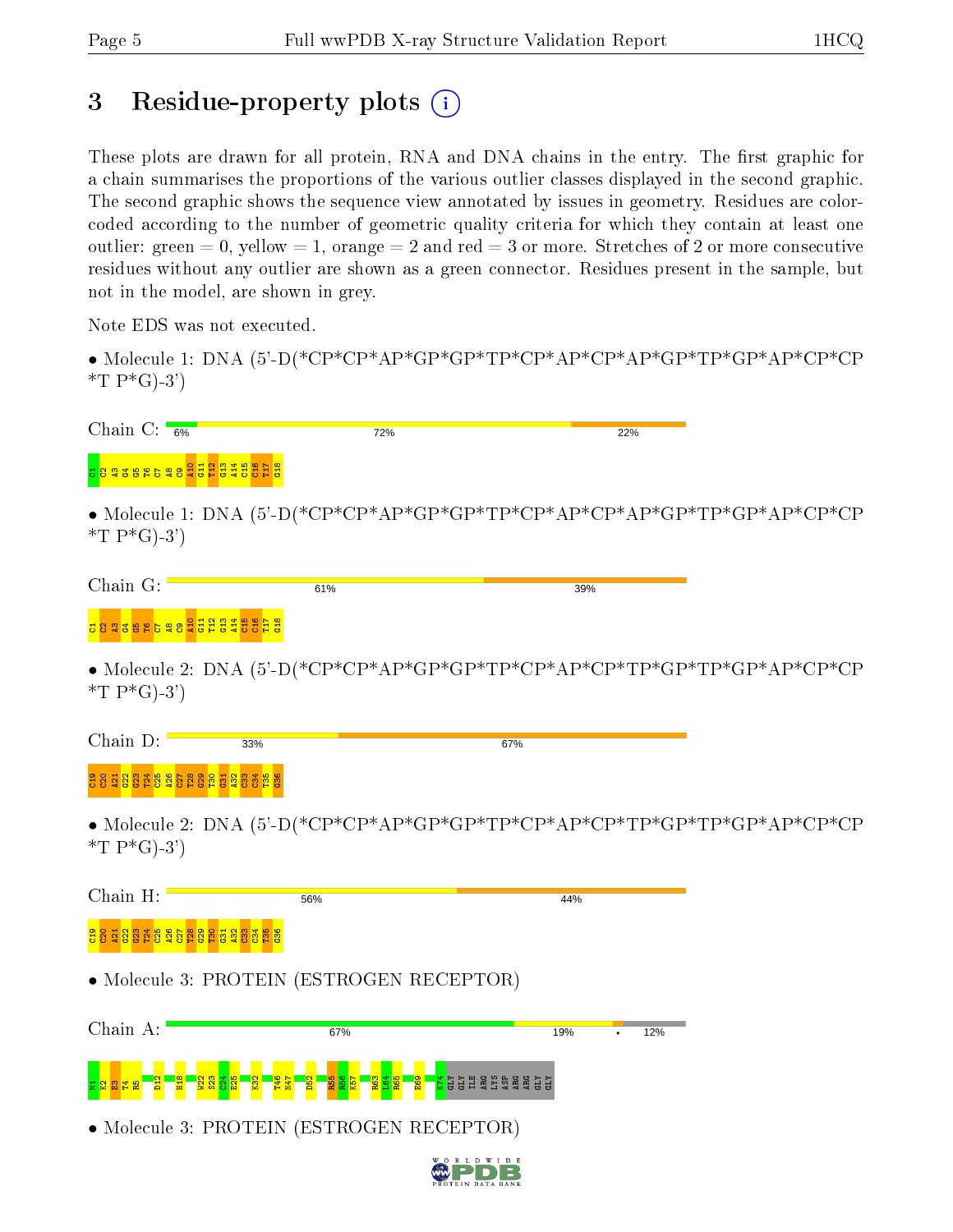| Chain B:                                                                                                                                                                                                                                                                         | 49%                                                                           | 25%                                                                                 | 11%             | 15%                                                 |
|----------------------------------------------------------------------------------------------------------------------------------------------------------------------------------------------------------------------------------------------------------------------------------|-------------------------------------------------------------------------------|-------------------------------------------------------------------------------------|-----------------|-----------------------------------------------------|
| ត្តមន្ត្រី<br>ត្រូ <mark>ង ង ន</mark>                                                                                                                                                                                                                                            | <mark>ទ្ធដ្ឋខ្ព</mark> ី <u>ដន្ត្រីន</u> ្ត<br><mark>្ន្ទិនីនី</mark><br>56   | <b>BREEF</b><br><b>BRE</b><br><b>BRE</b><br>BRE<br><mark>동학회 3 학</mark><br>상이<br>산업 |                 |                                                     |
|                                                                                                                                                                                                                                                                                  |                                                                               | • Molecule 3: PROTEIN (ESTROGEN RECEPTOR)                                           |                 |                                                     |
| Chain E:                                                                                                                                                                                                                                                                         | 32%                                                                           | 38%                                                                                 | 15%             | 12%                                                 |
| E<br>불안ಟ<br>뵵                                                                                                                                                                                                                                                                    | <mark>ទ្ធិត្ត</mark><br><mark>ខ្លួន</mark> និង និង<br><b>ARCO DE SE</b><br>20 | $\frac{8}{2}$                                                                       |                 | $\frac{1}{5}$                                       |
| $\ddot{a}$ $\ddot{a}$ $\ddot{a}$ $\ddot{a}$ $\ddot{a}$ $\ddot{a}$ $\ddot{a}$ $\ddot{a}$ $\ddot{a}$ $\ddot{a}$ $\ddot{a}$ $\ddot{a}$ $\ddot{a}$ $\ddot{a}$ $\ddot{a}$ $\ddot{a}$ $\ddot{a}$ $\ddot{a}$ $\ddot{a}$ $\ddot{a}$ $\ddot{a}$ $\ddot{a}$ $\ddot{a}$ $\ddot{a}$ $\ddot{$ |                                                                               |                                                                                     |                 |                                                     |
|                                                                                                                                                                                                                                                                                  |                                                                               | • Molecule 3: PROTEIN (ESTROGEN RECEPTOR)                                           |                 |                                                     |
| Chain F:                                                                                                                                                                                                                                                                         | 26%                                                                           | 45%                                                                                 | 13%             | 15%                                                 |
| មិ <mark>ន្ទង និន</mark><br>Ξ                                                                                                                                                                                                                                                    | g                                                                             | <b>E8285685698588888888</b><br>łа                                                   | $\frac{87}{52}$ | <b><u>និន្នីទីទី និង</u></b><br>885<br>1958<br>1958 |
|                                                                                                                                                                                                                                                                                  |                                                                               |                                                                                     |                 |                                                     |

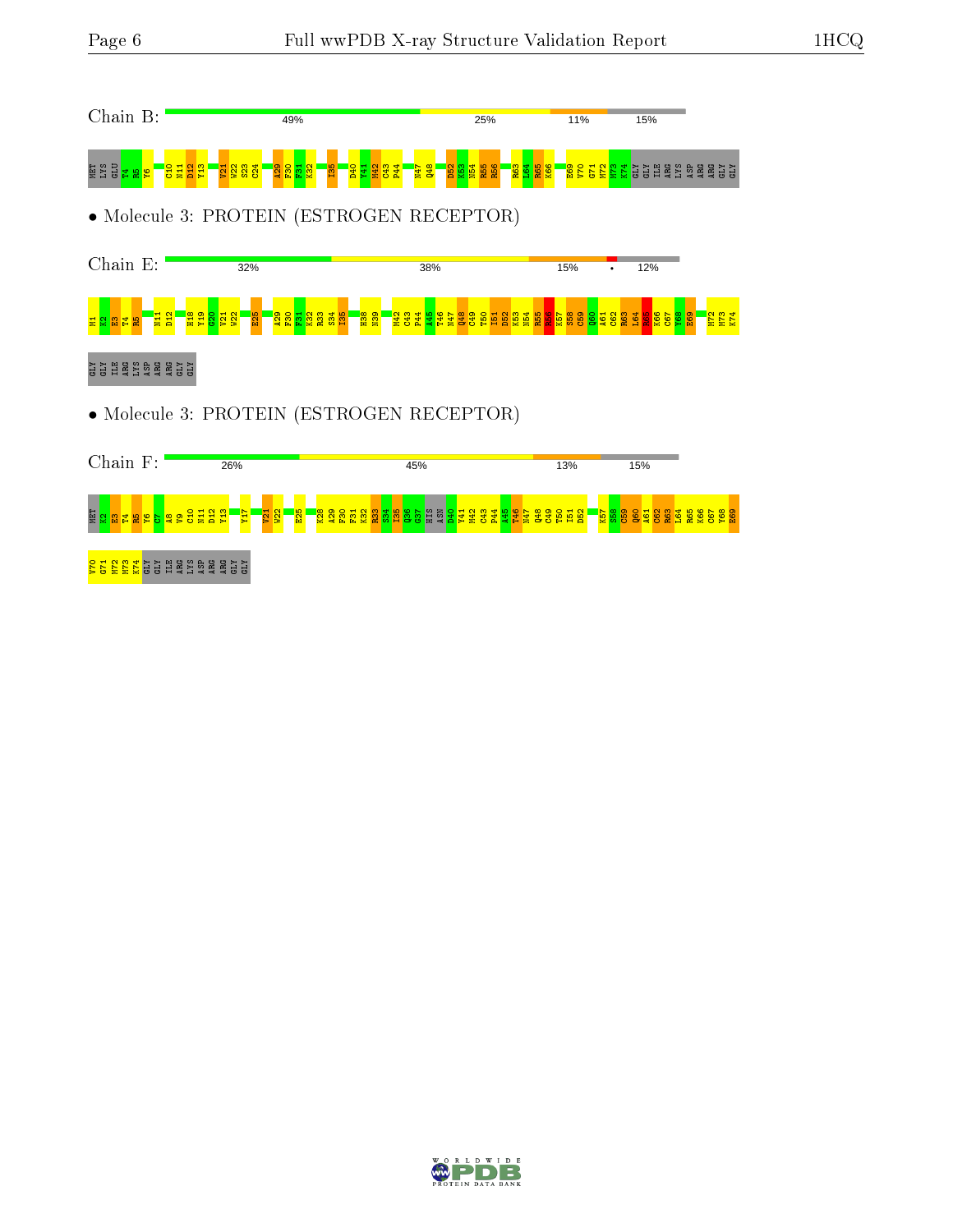# 4 Data and refinement statistics  $(i)$

Xtriage (Phenix) and EDS were not executed - this section is therefore incomplete.

| Property                               | Value                                                        | Source    |
|----------------------------------------|--------------------------------------------------------------|-----------|
| Space group                            | P 21 21 21                                                   | Depositor |
| Cell constants                         | $90.80\text{\AA}$<br>$114.60\text{\AA}$<br>$51.60\text{\AA}$ | Depositor |
| a, b, c, $\alpha$ , $\beta$ , $\gamma$ | $90.00^\circ$<br>$90.00^\circ$<br>$90.00^\circ$              |           |
| Resolution (A)                         | (Not available)<br>2.40<br>$\overline{\phantom{a}}$          | Depositor |
| % Data completeness                    | (Not available) ((Not available)-2.40)                       | Depositor |
| (in resolution range)                  |                                                              |           |
| $\mathrm{R}_{merge}$                   | (Not available)                                              | Depositor |
| $\mathrm{R}_{sym}$                     | (Not available)                                              | Depositor |
| Refinement program                     | X-PLOR, TNT                                                  | Depositor |
| $R, R_{free}$                          | (Not available)<br>0.204                                     | Depositor |
| Estimated twinning fraction            | No twinning to report.                                       | Xtriage   |
| Total number of atoms                  | 3864                                                         | wwPDB-VP  |
| Average B, all atoms $(A^2)$           | 33.0                                                         | wwPDB-VP  |

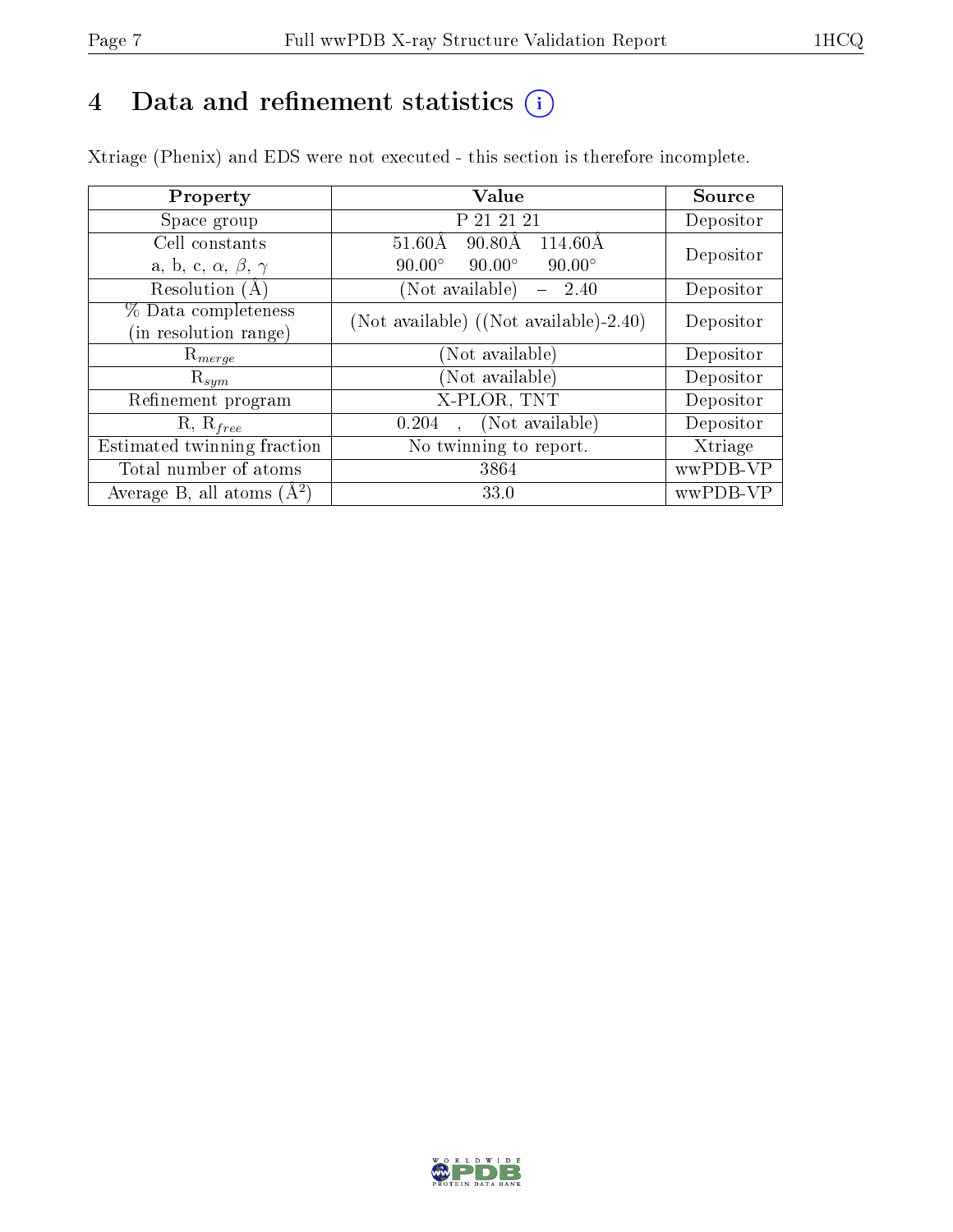# 5 Model quality  $(i)$

# 5.1 Standard geometry  $(i)$

Bond lengths and bond angles in the following residue types are not validated in this section: ZN

The Z score for a bond length (or angle) is the number of standard deviations the observed value is removed from the expected value. A bond length (or angle) with  $|Z| > 5$  is considered an outlier worth inspection. RMSZ is the root-mean-square of all Z scores of the bond lengths (or angles).

| Mol | Chain      |      | Bond lengths                       |      | Bond angles                |
|-----|------------|------|------------------------------------|------|----------------------------|
|     |            | RMSZ | # $ Z  > 5$                        | RMSZ | # $ Z  > 5$                |
|     | C          | 2.30 | $(4.4\%)$<br>$^{\prime}409$<br>18/ | 2.91 | $\overline{45/629}$ (7.2%) |
|     | G          | 2.10 | $14/409$ $(3.4\%)$                 | 3.03 | 42/629(6.7%)               |
| 2   | D)         | 2.04 | $10/407(2.5\%)$                    | 2.77 | $41/626$ $(6.5\%)$         |
| 2   | H          | 1.94 | $8/407$ $(2.0\%)$                  | 2.85 | $37/626$ $(5.9\%)$         |
| 3   | А          | 1.16 | $3/583$ $(0.5\%)$                  | 1.35 | $5/777(0.6\%)$             |
| 3   | В          | 1.10 | $1/574$ $(0.2\%)$                  | 1.51 | $10/769$ $(1.3\%)$         |
| 3   | Ε          | 1.16 | $3/575(0.5\%)$                     | 1.51 | $7/764~(0.9\%)$            |
| 3   | $_{\rm F}$ | 1.04 | $3/551$ $(0.5\%)$                  | 1.44 | $5/735(0.7\%)$             |
| All | ΑII        | 1.60 | $60/3915(1.5\%)$                   | 2.22 | $192/5555(3.5\%)$          |

Chiral center outliers are detected by calculating the chiral volume of a chiral center and verifying if the center is modelled as a planar moiety or with the opposite hand.A planarity outlier is detected by checking planarity of atoms in a peptide group, atoms in a mainchain group or atoms of a sidechain that are expected to be planar.

|  | $\lceil \text{Mol} \rceil$ Chain $\mid \#\text{Chirality outliers} \mid \#\text{Planarity outliers} \mid$ |
|--|-----------------------------------------------------------------------------------------------------------|
|  |                                                                                                           |

All (60) bond length outliers are listed below:

| Mol | Chain | Res    | <b>Type</b>          | Atoms    | Z       | Observed $(A)$ | Ideal(A) |
|-----|-------|--------|----------------------|----------|---------|----------------|----------|
|     | G     | $10\,$ | DА                   | $N9-C4$  | $-9.64$ | 1.32           | 1.37     |
|     | С     | $10\,$ | DА                   | $N3-C4$  | $-8.73$ | 1.29           | 1.34     |
|     | C     | 6      | DT                   | $C5-C6$  | $-8.50$ | 1.28           | 1.34     |
|     | C     | 13     | DG                   | $C5-C4$  | $-8.15$ | 1.32           | 1.38     |
| 3   | Е     | 69     | $\operatorname{GLU}$ | $CD-OE2$ | 8.06    | 1.34           | 1.25     |
| 3   | А     | 25     | GLU                  | $CD-OE1$ | 7.96    | 1.34           | 1.25     |
| 3   | А     | 3      | GLU.                 | $CD-OE2$ | 7.52    | 1.33           | 1.25     |
|     | G     | 11     | DG                   | $C5-C4$  | $-7.51$ | 1.33           | 1.38     |
|     | G     | 2      | DС                   | $N1-C6$  | $-7.35$ | 1.32           | 1.37     |
|     | C     | 11     | DG                   | $C6-N1$  | $-7.25$ | 1.34           | 1.39     |

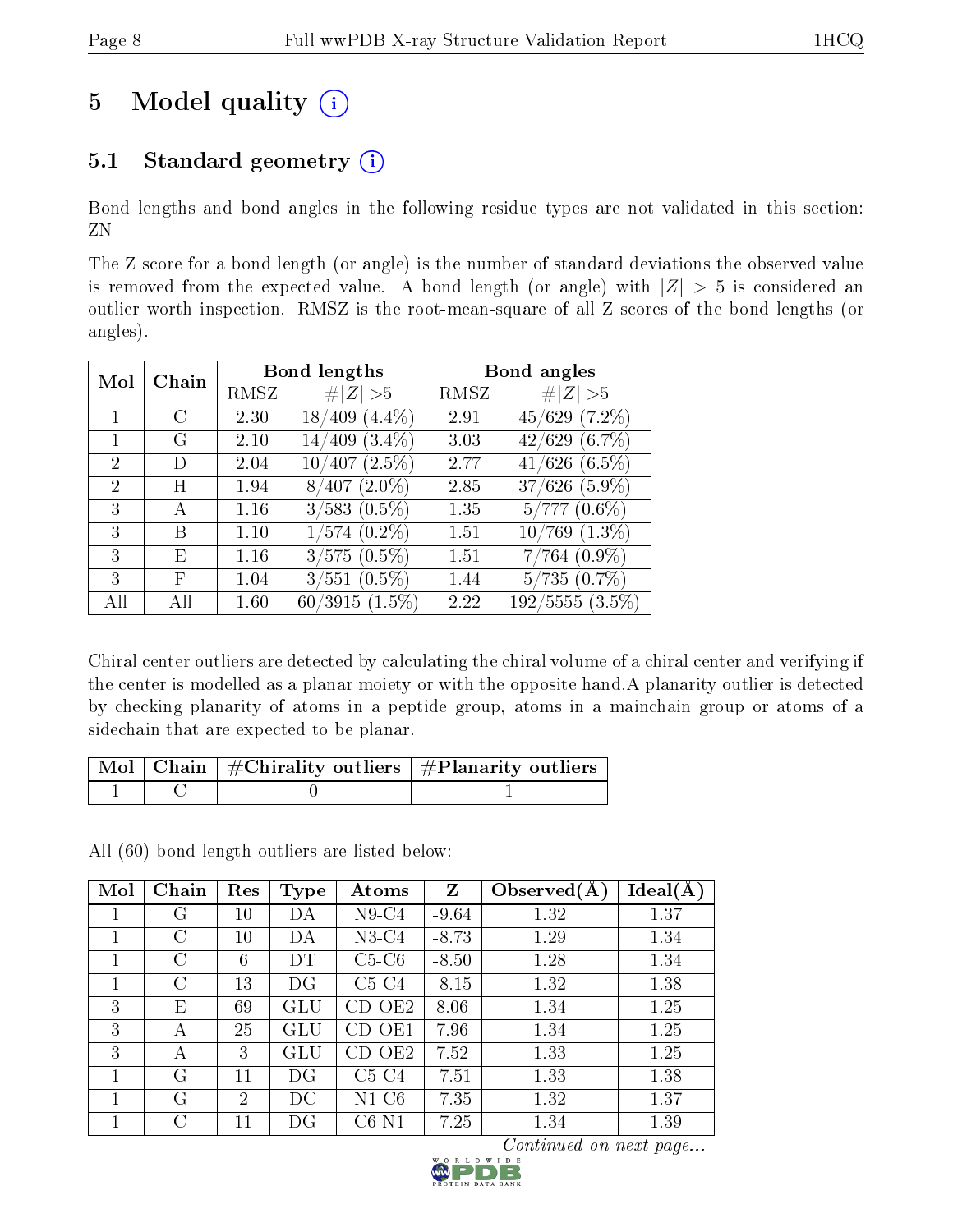| Continued from previous page |                         |                 |                          |                                         |                |                  |                       |
|------------------------------|-------------------------|-----------------|--------------------------|-----------------------------------------|----------------|------------------|-----------------------|
| Mol                          | Chain                   | Res             | <b>Type</b>              | Atoms                                   | $\mathbf{Z}$   | Observed $(\AA)$ | $Ideal(\overline{A})$ |
| $\overline{2}$               | H                       | 29              | DG                       | $\overline{\text{C6-N1}}$               | $-6.90$        | 1.34             | 1.39                  |
| $\overline{2}$               | $\mathbf D$             | 27              | DC                       | $C3'-O3'$                               | $-6.69$        | 1.35             | 1.44                  |
| $\overline{1}$               | $\overline{\rm C}$      | 12              | DT                       | $\overline{\text{N}}3\text{-}\text{C}4$ | $-6.68$        | 1.33             | 1.38                  |
| $\mathbf{1}$                 | $\overline{G}$          | 10              | DA                       | $N3-C4$                                 | $-6.61$        | 1.30             | 1.34                  |
| $\overline{3}$               | $\, {\bf B}$            | 69              | GLU                      | $CD-OE2$                                | 6.59           | 1.32             | 1.25                  |
| $\mathbf{1}$                 | $\overline{\rm C}$      | 3               | DA                       | $\overline{\text{C}8-\text{N}7}$        | 6.42           | 1.36             | 1.31                  |
| $\mathbf{1}$                 | G                       | $\overline{5}$  | DG                       | $C5-C4$                                 | $-6.40$        | 1.33             | 1.38                  |
| $\mathbf{1}$                 | $\overline{\rm C}$      | 14              | DA                       | $C5-C6$                                 | $-6.40$        | 1.35             | 1.41                  |
| $\overline{3}$               | $\bf{A}$                | 69              | <b>GLU</b>               | $CD-OE2$                                | 6.39           | 1.32             | $1.25\,$              |
| $\overline{2}$               | D                       | 26              | DA                       | $C6-N1$                                 | $-6.37$        | 1.31             | $1.35\,$              |
| $\overline{3}$               | $\overline{F}$          | 3               | GLU                      | $CD-OE1$                                | 6.34           | $1.32\,$         | $1.25\,$              |
| $\mathbf{1}$                 | $\mathcal{C}$           | 10              | DA                       | $\overline{\text{C6}}$ -N1              | 6.29           | 1.40             | 1.35                  |
| $\overline{2}$               | $\overline{\rm H}$      | 24              | DT                       | $N3-C4$                                 | $-6.26$        | 1.33             | 1.38                  |
| $\overline{3}$               | ${\rm E}$               | 3               | GLU                      | $\overline{CD}$ -OE2                    | 6.20           | 1.32             | $1.25\,$              |
| $\overline{1}$               | $\overline{\rm C}$      | $6\phantom{.}6$ | DT                       | $\overline{\text{N1-C2}}$               | $-5.99$        | 1.33             | 1.38                  |
| $\overline{2}$               | $\mathbf D$             | 36              | DG                       | $N1-C2$                                 | $-5.95$        | 1.32             | 1.37                  |
| $\mathbf{1}$                 | $\overline{C}$          | $12\,$          | DT                       | $\overline{C}$ 5-C6                     | $-5.90$        | 1.30             | 1.34                  |
| $\overline{2}$               | $\overline{H}$          | 22              | DG                       | $N9-C8$                                 | $-5.90$        | 1.33             | 1.37                  |
| $\overline{1}$               | G                       | 18              | DG                       | $C5-C4$                                 | $-5.87$        | 1.34             | 1.38                  |
| $\overline{1}$               | $\overline{\rm C}$      | $\overline{4}$  | $\overline{\mathrm{DG}}$ | $C8-N7$                                 | 5.81           | 1.34             | $1.30\,$              |
| $\mathbf{1}$                 | $\overline{C}$          | $9\phantom{.}$  | DC                       | $\overline{C3}$ '-O3'                   | $-5.81$        | 1.36             | 1.44                  |
| $\overline{3}$               | $\overline{\mathrm{F}}$ | 25              | GLU                      | $CD-OE1$                                | 5.77           | 1.31             | 1.25                  |
| $\mathbf{1}$                 | $\mathcal{C}$           | 11              | DG                       | $N3-C4$                                 | $-5.75$        | 1.31             | 1.35                  |
| $\overline{1}$               | $\overline{\mathrm{G}}$ | 13              | DG                       | $C5-C6$                                 | $-5.68$        | 1.36             | 1.42                  |
| $\overline{2}$               | $\overline{\mathrm{D}}$ | 36              | $\overline{\mathrm{DG}}$ | $C6-N1$                                 | $-5.68$        | 1.35             | 1.39                  |
| $\mathbf{1}$                 | G                       | 4               | DG                       | $C3'$ - $O3'$                           | $-5.64$        | 1.36             | 1.44                  |
| $\mathbf{1}$                 | $\mathcal{C}$           | 12              | DT                       | $N1-C6$                                 | $-5.64$        | 1.34             | 1.38                  |
| $\overline{2}$               | H                       | 21              | DA                       | $C6-N1$                                 | $-5.63$        | 1.31             | 1.35                  |
| $\overline{1}$               | ${\bf G}$               | 12              | DT                       | $C3'-O3'$                               | $\mbox{-}5.60$ | 1.36             | 1.44                  |
| $\overline{2}$               | D                       | 20              | DC                       | $N3-C4$                                 | $-5.47$        | 1.30             | 1.33                  |
| $\overline{2}$               | D                       | 32              | DA                       | $C8-N7$                                 | 5.39           | 1.35             | 1.31                  |
| $\mathbf{1}$                 | $\overline{\rm C}$      | $6\phantom{.}6$ | DT                       | $C2-N3$                                 | $-5.35$        | 1.33             | 1.37                  |
| $\mathbf{1}$                 | $\mathbf G$             | 11              | DG                       | $N3-C4$                                 | $-5.25$        | 1.31             | 1.35                  |
| $\mathbf{1}$                 | $\mathcal{C}$           | $6\phantom{.}6$ | DT                       | $N1-C6$                                 | $-5.24$        | 1.34             | 1.38                  |
| $\overline{2}$               | $\mathbf D$             | 31              | DG                       | $C8-N7$                                 | 5.24           | 1.34             | 1.30                  |
| $\mathbf{1}$                 | $\mathbf G$             | 10              | DA                       | $C5-C6$                                 | $-5.23$        | 1.36             | 1.41                  |
| $\overline{2}$               | D                       | 20              | DC                       | $N1-\overline{C6}$                      | $-5.22$        | 1.34             | 1.37                  |
| $\mathbf{1}$                 | $\mathbf G$             | 17              | DT                       | $C3' - O3'$                             | $-5.22$        | 1.37             | 1.44                  |
| $\overline{2}$               | H                       | 31              | DG                       | $C5-C4$                                 | $-5.20$        | 1.34             | 1.38                  |
| $\overline{2}$               | H                       | 22              | DG                       | $C5-C6$                                 | $-5.19$        | 1.37             | 1.42                  |
| $\mathbf{1}$                 | $\overline{C}$          | 10              | DA                       | $C8-N7$                                 | 5.16           | 1.35             | 1.31                  |
| $\overline{2}$               | $H_{\rm}$               | 26              | DA                       | $C6-N1$                                 | $-5.16$        | 1.31             | 1.35                  |

 $Confinued$  from previous

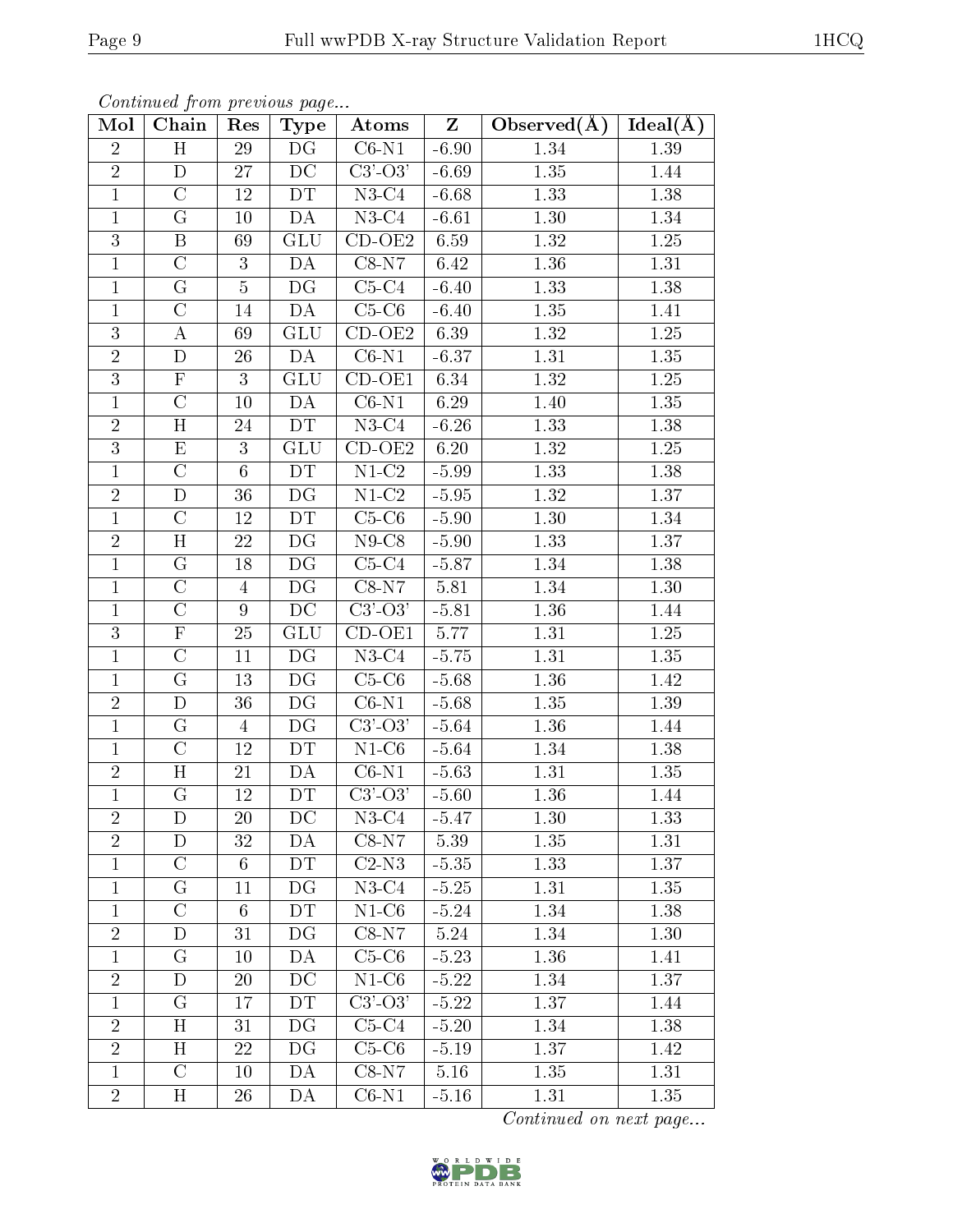| Mol            | Chain   | Res | Type                 | Atoms    | $\mathbf{Z}$ | Observed $(A$ | $Ideal(\AA)$ |
|----------------|---------|-----|----------------------|----------|--------------|---------------|--------------|
|                | G       | 16  | DC                   | $C2-N3$  | $-5.16$      | 1.31          | 1.35         |
| 3              | F       | 69  | $\operatorname{GLU}$ | $CD-OE2$ | 5.14         | 1.31          | 1.25         |
|                | $\rm C$ | 13  | DG                   | $C5-C6$  | $-5.09$      | 1.37          | 1.42         |
|                | G       | 13  | DG                   | $C5-C4$  | $-5.09$      | 1.34          | 1.38         |
| $\overline{2}$ | Η       | 30  | DT                   | $C2-N3$  | $-5.06$      | 1.33          | 1.37         |
| $\overline{2}$ | D       | 36  | DG                   | $C5-C4$  | $-5.04$      | 1.34          | 1.38         |
| $\overline{2}$ | D       | 29  | DG                   | $C5-C4$  | $-5.02$      | 1.34          | 1.38         |
| 3              | E       | 25  | GLU                  | CD-OE1   | 5.01         | 1.31          | 1.25         |

All (192) bond angle outliers are listed below:

| Mol            | Chain                   | Res             | Type                     | Atoms                                 | Z                  | Observed $(°)$     | Ideal( $^o$ ) |
|----------------|-------------------------|-----------------|--------------------------|---------------------------------------|--------------------|--------------------|---------------|
| $\mathbf{1}$   | $\overline{G}$          | 9               | $\overline{\rm DC}$      | $\overline{\text{C2-N1-C1}^{\prime}}$ | $-22.48$           | 94.07              | 118.80        |
| $\overline{2}$ | H                       | 20              | DC                       | $C2-N1-C1'$                           | $21.59\,$          | 142.55             | 118.80        |
| $\overline{1}$ | $\overline{\rm C}$      | 16              | $\overline{DC}$          | $\overline{\text{C2-N1-C1}'}$         | $\overline{20.30}$ | 141.13             | 118.80        |
| $\overline{1}$ | $\overline{\text{C}}$   | 16              | $\overline{\text{DC}}$   | $\overline{\text{C6-N1-C1}'}$         | $-20.09$           | 96.69              | 120.80        |
| $\overline{2}$ | $\overline{\rm H}$      | 27              | $\overline{\text{DC}}$   | $\overline{\text{C2-N1-C1'}}$         | $-19.70$           | $\overline{97.12}$ | 118.80        |
| $\overline{1}$ | $\overline{G}$          | $\overline{9}$  | $\overline{DC}$          | $C6-N1-C1'$                           | 19.56              | 144.27             | 120.80        |
| $\overline{2}$ | H                       | 20              | DC                       | $C6-N1-C1'$                           | $-19.50$           | 97.40              | 120.80        |
| $\overline{2}$ | $\overline{\rm D}$      | 19              | $\overline{DC}$          | $\overline{\text{C2-N1-C1}'}$         | 17.34              | 137.87             | 118.80        |
| $\overline{2}$ | $\overline{D}$          | 19              | $\overline{DC}$          | $\overline{\text{C6-N1-C1}}$          | $-16.85$           | 100.58             | 120.80        |
| $\overline{2}$ | $\overline{\mathrm{H}}$ | 27              | $\overline{\mathrm{DC}}$ | $\overline{\text{C6-N1-C1'}}$         | 16.14              | 140.16             | 120.80        |
| $\mathbf{1}$   | $\overline{\rm G}$      | 16              | DC                       | $C6-N1-C1'$                           | $-15.56$           | 102.13             | 120.80        |
| $\mathbf{1}$   | G                       | 16              | DC                       | $C2-N1-C1'$                           | 15.19              | 135.51             | 118.80        |
| $\overline{1}$ | $\overline{\mathrm{G}}$ | $\overline{5}$  | $\overline{\mathrm{DG}}$ | $C4-N9-C1'$                           | $-13.66$           | 108.75             | 126.50        |
| $\overline{2}$ | H                       | 29              | $\overline{\mathrm{DG}}$ | $\overline{\text{C8-N9-C1}}$          | $-12.71$           | 110.48             | 127.00        |
| $\mathbf{1}$   | $\overline{\rm C}$      | 10              | DA                       | $C4-N9-C1'$                           | 12.68              | 149.13             | 126.30        |
| $\overline{2}$ | $\mathbf D$             | 33              | DC                       | $C2-N1-C1'$                           | $-12.67$           | 104.86             | 118.80        |
| $\overline{1}$ | $\overline{\rm C}$      | 10              | DA                       | $C8-N9-C1'$                           | $-12.65$           | 104.93             | 127.70        |
| $\mathbf{1}$   | $\overline{\mathrm{G}}$ | 11              | DG                       | $C8-N9-C1'$                           | $-12.55$           | 110.68             | 127.00        |
| $\mathbf{1}$   | $\overline{\mathrm{G}}$ | 11              | DG                       | $\overline{C4-N9-C1'}$                | 12.14              | 142.28             | 126.50        |
| $\overline{1}$ | $\overline{\mathrm{G}}$ | $\overline{5}$  | $\overline{\mathrm{DG}}$ | $C8-N9-C1'$                           | 11.91              | 142.48             | 127.00        |
| $\overline{2}$ | $\overline{\rm D}$      | 29              | DG                       | $\overline{C4-N9-C1'}$                | 11.54              | 141.50             | 126.50        |
| $\overline{2}$ | $\mathbf D$             | $\overline{29}$ | $\overline{\mathrm{DG}}$ | $C8-N9-C1'$                           | $-11.00$           | 112.69             | 127.00        |
| $\overline{2}$ | H                       | 29              | DG                       | $C4-N9-C1'$                           | 10.78              | 140.51             | 126.50        |
| $\mathbf{1}$   | G                       | 11              | DG                       | $\overline{P-O3'-C3'}$                | 10.69              | 132.52             | 119.70        |
| $\overline{1}$ | $\overline{C}$          | 18              | $\overline{\mathrm{DG}}$ | $C4-N9-C1'$                           | $-10.61$           | 112.70             | 126.50        |
| $\overline{1}$ | $\overline{\rm C}$      | 18              | DG                       | $\overline{\text{C8-N9-C1}}$          | 10.47              | 140.61             | 127.00        |
| $\overline{2}$ | $\overline{\rm D}$      | $\overline{33}$ | $\overline{\mathrm{DC}}$ | $\overline{\text{C6-N1-C1'}}$         | 10.40              | 133.28             | 120.80        |
| $\mathbf{1}$   | $\overline{C}$          | $9\phantom{.}$  | $\overline{DC}$          | $C2-N1-C1'$                           | $-10.24$           | 107.53             | 118.80        |
| $\overline{2}$ | $\overline{\rm H}$      | 19              | DC                       | $\overline{O4'$ - $C4'$ - $C3'$       | $-9.87$            | 100.08             | 106.00        |
| $\overline{1}$ | $\overline{G}$          | $\overline{5}$  | $\overline{\mathrm{DG}}$ | $P-O5-C5'$                            | $-9.69$            | 105.40             | 120.90        |

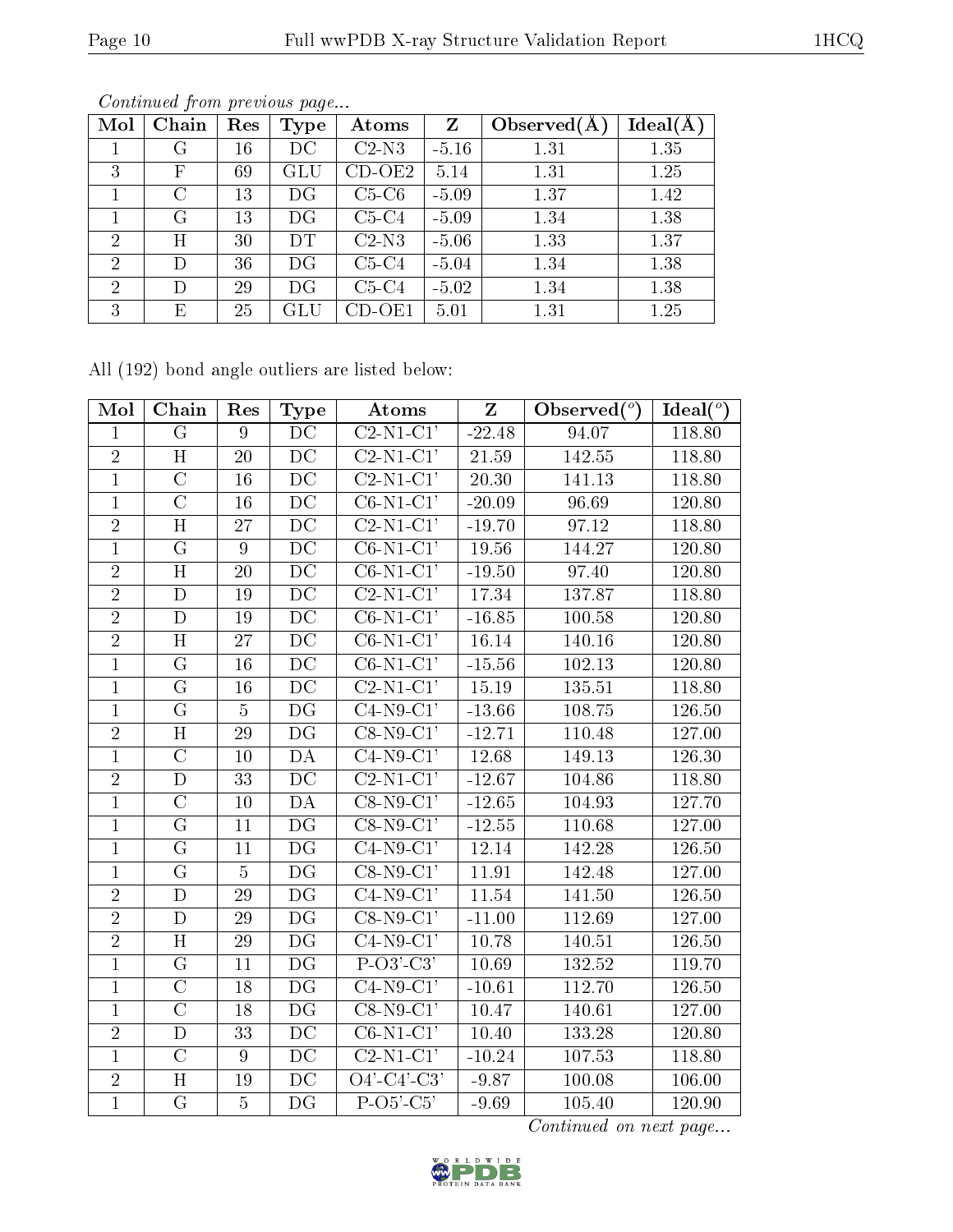| Mol            | Chain              | Res            | <b>Type</b>              | Atoms                    | $\overline{\mathbf{Z}}$ | Observed $(°)$ | Ideal $(\overline{\overline{O}})$ |
|----------------|--------------------|----------------|--------------------------|--------------------------|-------------------------|----------------|-----------------------------------|
| $\overline{2}$ | $\mathbf D$        | 30             | DT                       | $O4'$ -C1'-N1            | $-9.56$                 | 101.31         | 108.00                            |
| 3              | B                  | 52             | <b>ASP</b>               | $CB-CG-OD1$              | 9.26                    | 126.63         | 118.30                            |
| $\mathbf{1}$   | $\overline{C}$     | 15             | $\overline{\text{DC}}$   | $P-O3'-C3'$              | 9.24                    | 130.78         | 119.70                            |
| $\sqrt{2}$     | D                  | 20             | DC                       | $C2-N1-C1'$              | 9.19                    | 128.91         | 118.80                            |
| $\mathbf{1}$   | G                  | $\overline{4}$ | DG                       | $P-O3'-C3'$              | 8.89                    | 130.37         | 119.70                            |
| 3              | B                  | 52             | <b>ASP</b>               | $CB-CG-OD2$              | $-8.85$                 | 110.33         | 118.30                            |
| $\overline{2}$ | H                  | 35             | DT                       | $C6-N1-C1'$              | 8.55                    | 133.23         | 120.40                            |
| $\overline{2}$ | D                  | 32             | DA                       | $P-O3'-C3'$              | 8.50                    | 129.90         | 119.70                            |
| $\overline{2}$ | D                  | 33             | DC                       | $\overline{P-O3'-C3'}$   | 8.49                    | 129.88         | 119.70                            |
| $\mathbf{1}$   | G                  | $\overline{4}$ | DG                       | $O4'-Cl'-C2'$            | $-8.45$                 | 99.14          | 105.90                            |
| $\overline{2}$ | H                  | 35             | DT                       | $\overline{C4'-C3'-C2'}$ | $-8.44$                 | 95.50          | 103.10                            |
| $\overline{3}$ | $\, {\bf B}$       | 40             | ASP                      | $CB-CG-OD1$              | $-8.43$                 | 110.71         | 118.30                            |
| 3              | $\mathbf E$        | 65             | $\rm{ARG}$               | NE-CZ-NH1                | 8.43                    | 124.51         | 120.30                            |
| $\mathbf{1}$   | $\mathcal{C}$      | 14             | DA                       | $C8-N9-C1'$              | $-8.33$                 | 112.71         | 127.70                            |
| $\mathbf{1}$   | $\overline{C}$     | $\overline{4}$ | DG                       | $C8-N9-C4$               | $-8.30$                 | 103.08         | 106.40                            |
| $\mathbf{1}$   | $\overline{\rm C}$ | 16             | DC                       | $\overline{O4'-C1'-C2'}$ | $-8.25$                 | 99.30          | 105.90                            |
| 3              | $\boldsymbol{B}$   | 40             | $\overline{\text{ASP}}$  | $CB-CG-OD2$              | 8.23                    | 125.71         | 118.30                            |
| $\mathbf{1}$   | $\mathcal{C}$      | 14             | DA                       | $P-O3'-C3'$              | $8.14\,$                | 129.47         | 119.70                            |
| $\mathbf{1}$   | $\mathcal G$       | 9              | DC                       | $P-O3'-C3'$              | 8.08                    | 129.40         | 119.70                            |
| $\overline{2}$ | $\mathbf D$        | 20             | $\overline{DC}$          | $C6-N1-C1'$              | $-7.89$                 | 111.34         | 120.80                            |
| $\overline{2}$ | D                  | 25             | DC                       | $C6-N1-C2$               | 7.85                    | 123.44         | 120.30                            |
| $\mathbf{1}$   | $\overline{G}$     | 5              | $\overline{\mathrm{DG}}$ | $N7-C8-N9$               | $-7.83$                 | 109.19         | 113.10                            |
| $\mathbf 1$    | $\mathcal{C}$      | 9              | DC                       | $C6-N1-C1'$              | 7.68                    | 130.02         | 120.80                            |
| $\overline{2}$ | $\mathbf D$        | 35             | DT                       | $C4'-C3'-C2'$            | $-7.67$                 | 96.19          | 103.10                            |
| $\overline{2}$ | D                  | 24             | DT                       | $O4'$ -C1'-N1            | $-7.57$                 | 102.70         | 108.00                            |
| $\mathbf{1}$   | $\mathcal{C}$      | 17             | DT                       | $P-O5'-C5'$              | $-7.53$                 | 108.86         | 120.90                            |
| $\mathbf{1}$   | $\overline{C}$     | 10             | DA                       | $\overline{O4'-Cl'-C2'}$ | $-7.48$                 | 99.91          | 105.90                            |
| 1              | $\overline{C}$     | $\overline{4}$ | DG                       | $O4'-Cl'-C2'$            | $-7.30$                 | 100.06         | 105.90                            |
| $\overline{3}$ | ${\rm E}$          | 12             | ASP                      | $CB-CG-OD1$              | 7.29                    | 124.86         | 118.30                            |
| $\perp$        | $\mathcal{C}$      | 10             | DA                       | $N1-C6-N6$               | 7.25                    | 122.95         | 118.60                            |
| 3              | E                  | 12             | <b>ASP</b>               | $CB-CG-OD2$              | $-7.24$                 | 111.78         | 118.30                            |
| $\overline{2}$ | D                  | 36             | DG                       | $C5-C6-N1$               | 7.22                    | 115.11         | 111.50                            |
| 3              | B                  | 12             | ASP                      | $CB-CG-OD2$              | $-7.21$                 | 111.81         | 118.30                            |
| $\overline{2}$ | H                  | 23             | DG                       | $C4-N9-C1'$              | 7.19                    | 135.84         | 126.50                            |
| $\mathbf{1}$   | $\mathcal{C}$      | $\overline{5}$ | DG                       | $P-O5'-C5'$              | $-7.15$                 | 109.45         | 120.90                            |
| $\overline{2}$ | D                  | 24             | DT                       | $P-O5'-C5'$              | $-7.11$                 | 109.52         | 120.90                            |
| $\overline{2}$ | $H_{\rm}$          | 26             | DA                       | $C8-N9-C1'$              | $7.10\,$                | 140.48         | 127.70                            |
| $\mathbf{1}$   | $\mathcal G$       | 12             | DT                       | $P-O5-C5'$               | $-7.10$                 | 109.55         | 120.90                            |
| $\mathbf{3}$   | А                  | 52             | $\overline{\text{ASP}}$  | $CB-CG-OD2$              | $-7.09$                 | 111.92         | 118.30                            |
| $\overline{2}$ | H                  | 35             | DT                       | $C2-N1-C1'$              | $-7.08$                 | 106.87         | 118.20                            |
| $\sqrt{2}$     | $\mathbf D$        | 33             | DC                       | $O4'$ -C1'-N1            | $-7.07$                 | 103.05         | 108.00                            |
| $\overline{2}$ | D                  | 23             | DG                       | $O4'-C1'-N9$             | $-7.05$                 | 103.06         | 108.00                            |

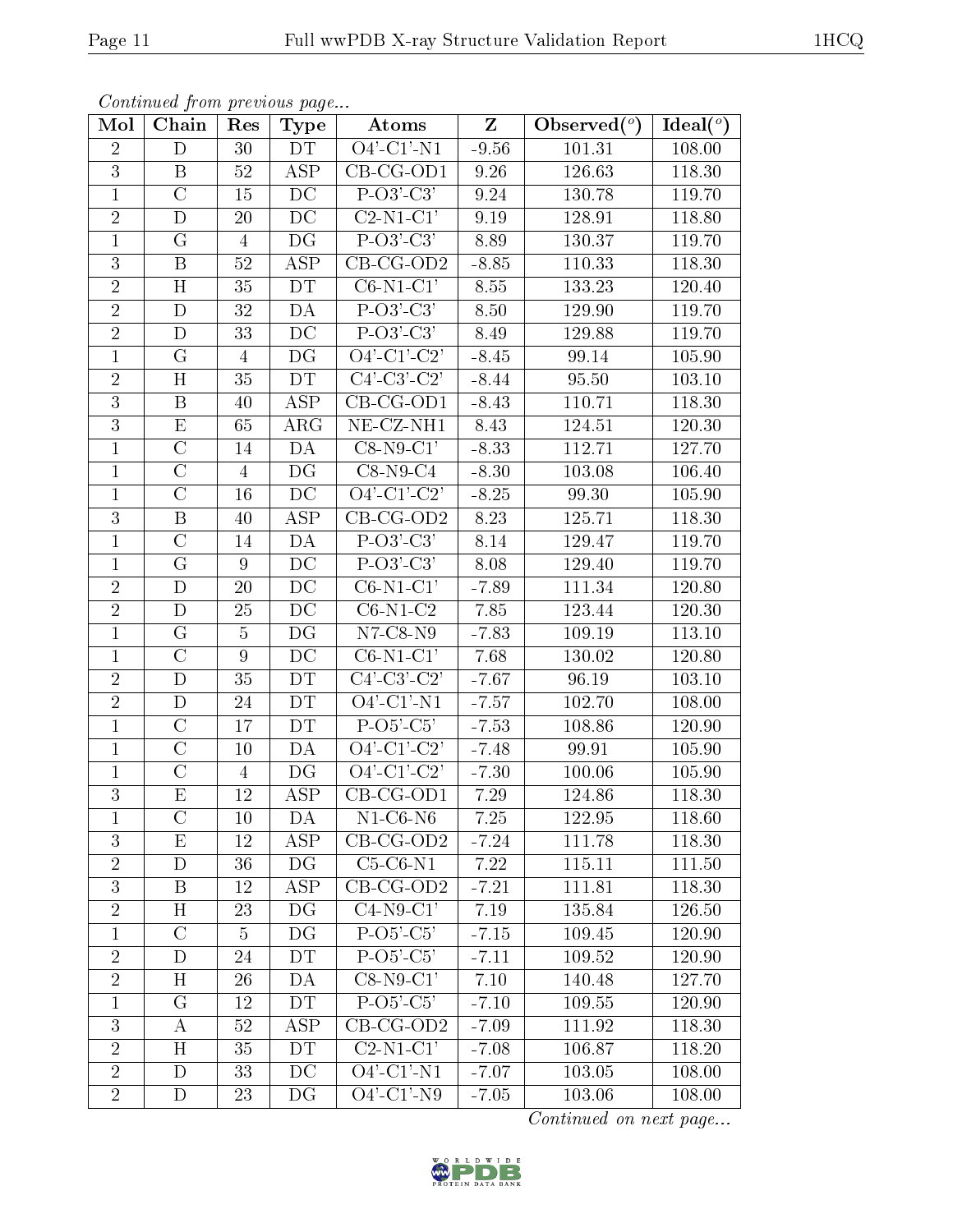| Mol              | Chain                   | Res            | <b>Type</b>            | Atoms                    | $\mathbf{Z}$ | Observed $(°)$ | Ideal(°) |
|------------------|-------------------------|----------------|------------------------|--------------------------|--------------|----------------|----------|
| $\mathbf{1}$     | $\mathcal{C}$           | 14             | DА                     | $C4-N9-C1'$              | $7.05\,$     | 138.99         | 126.30   |
| $\overline{2}$   | H                       | 36             | DG                     | $C8-N9-C1'$              | 7.05         | 136.16         | 127.00   |
| $\overline{2}$   | H                       | 23             | DG                     | $P-O5-C5$                | $-7.02$      | 109.67         | 120.90   |
| $\overline{2}$   | D                       | 36             | DG                     | $N1-C6-O6$               | $-6.99$      | 115.71         | 119.90   |
| $\overline{2}$   | $\overline{D}$          | 28             | DT                     | $C2-N3-C4$               | $-6.97$      | 123.02         | 127.20   |
| $\mathbf{1}$     | $\mathcal{C}$           | $\overline{4}$ | DG                     | $P-O3'-C3'$              | 6.95         | 128.04         | 119.70   |
| $\mathbf{1}$     | G                       | 18             | DG                     | $O4'-Cl'-C2'$            | $-6.92$      | 100.36         | 105.90   |
| $\mathbf{1}$     | $\mathcal{C}$           | 10             | DA                     | $C5-C6-N6$               | $-6.91$      | 118.17         | 123.70   |
| $\overline{2}$   | $\mathbf D$             | 29             | DG                     | $O4'-Cl'-C2'$            | $-6.91$      | 100.37         | 105.90   |
| $\mathbf{1}$     | G                       | $\overline{4}$ | DG                     | $C8-N9-C4$               | $-6.87$      | 103.65         | 106.40   |
| $\mathbf{1}$     | $\overline{C}$          | 9              | DC                     | $C1'$ - $O4'$ - $C4'$    | $-6.85$      | 103.25         | 110.10   |
| $\mathbf{1}$     | G                       | 10             | DA                     | $C5-C6-N6$               | $-6.78$      | 118.28         | 123.70   |
| $\mathbf{1}$     | $\mathcal{C}$           | 13             | DG                     | $\overline{O4'-C1'-C2}$  | $-6.74$      | 100.51         | 105.90   |
| 3                | $\mathbf{B}$            | 56             | $\rm{ARG}$             | NE-CZ-NH1                | 6.73         | 123.67         | 120.30   |
| $\mathbf{1}$     | $\overline{G}$          | $\overline{7}$ | DC                     | $C6-N1-C1'$              | $-6.72$      | 112.74         | 120.80   |
| $\mathbf{1}$     | G                       | 3              | DA                     | $P-O5'-C5'$              | $-6.69$      | 110.20         | 120.90   |
| $\overline{2}$   | H                       | 23             | $D\overline{G}$        | $C8-N9-C1'$              | $-6.63$      | 118.38         | 127.00   |
| $\mathbf{1}$     | $\mathcal{C}$           | $\overline{2}$ | $\rm DC$               | $P-O5'C5'$               | $-6.62$      | 110.32         | 120.90   |
| $\mathbf{1}$     | $\mathcal{C}$           | 14             | DA                     | $\overline{O4'-C1'-C2'}$ | $-6.59$      | 100.63         | 105.90   |
| $\overline{2}$   | $\overline{H}$          | $26\,$         | DA                     | $C4-N9-C1'$              | $-6.58$      | 114.45         | 126.30   |
| $\mathbf{1}$     | $\mathcal G$            | $\overline{4}$ | DG                     | $N9-C4-C5$               | 6.58         | 108.03         | 105.40   |
| $\overline{2}$   | $\mathbf D$             | 34             | $\overline{DC}$        | $P-O5-C5'$               | $-6.55$      | 110.42         | 120.90   |
| $\overline{3}$   | $\bf{A}$                | $12\,$         | <b>ASP</b>             | $CB-CG-OD2$              | $-6.54$      | 112.41         | 118.30   |
| $\overline{1}$   | $\overline{G}$          | $\overline{7}$ | $\overline{DC}$        | $C2-N1-C1'$              | 6.54         | 125.99         | 118.80   |
| $\sqrt{2}$       | $\mathbf D$             | 31             | DG                     | $O4'-Cl'-C2'$            | $-6.51$      | 100.69         | 105.90   |
| $\sqrt{2}$       | H                       | 19             | $\rm DC$               | $C6-N1-C1'$              | $-6.50$      | 113.00         | 120.80   |
| $\overline{2}$   | H                       | 21             | DA                     | $P-O5'-C5'$              | $-6.48$      | 110.53         | 120.90   |
| $\overline{2}$   | H                       | 19             | DC                     | $P-O3'-C3'$              | 6.45         | 127.44         | 119.70   |
| $\overline{1}$   | $\overline{\mathrm{C}}$ | 14             | DA                     | $C5-C6-N6$               | $-6.44$      | 118.55         | 123.70   |
| $\sqrt{2}$       | D                       | 27             | DC                     | $O4'$ -C4'-C3'           | $-6.44$      | 101.92         | 104.50   |
| $\overline{2}$   | D                       | 19             | $\overline{\text{DC}}$ | $O4'$ -C4'-C3'           | $-6.43$      | 101.93         | 104.50   |
| $\mathbf{1}$     | $\rm G$                 | 10             | DA                     | $N1$ -C6-N6              | 6.43         | 122.46         | 118.60   |
| $\mathbf{1}$     | $\mathcal{C}$           | 16             | DC                     | $C1' - O4' - C4'$        | $-6.41$      | 103.69         | 110.10   |
| $\mathbf{1}$     | G                       | 6              | DT                     | $O4'$ -C1'-N1            | $-6.30$      | 103.59         | 108.00   |
| $\mathbf{1}$     | $\mathcal G$            | 15             | DC                     | $O4'-Cl'-C2'$            | $-6.30$      | 100.86         | 105.90   |
| $\mathbf{1}$     | $\mathcal{C}$           | 14             | DA                     | $O4'$ -C1'-N9            | $-6.28$      | 103.60         | 108.00   |
| $\boldsymbol{3}$ | A                       | 12             | ASP                    | CB-CG-OD1                | 6.28         | 123.95         | 118.30   |
| $\mathbf{1}$     | $\mathbf G$             | 14             | DA                     | $P-O3'-C3'$              | 6.26         | 127.22         | 119.70   |
| $\sqrt{2}$       | $\mathbf D$             | 28             | DT                     | $C5-C6-N1$               | $-6.24$      | 119.96         | 123.70   |
| 3                | $\mathbf{F}$            | 52             | ASP                    | $CB-CG-OD2$              | 6.22         | 123.90         | 118.30   |
| $\overline{3}$   | A                       | 63             | $\rm{ARG}$             | $NE- CZ-NH1$             | 6.20         | 123.40         | 120.30   |
| $\overline{2}$   | D                       | 28             | DT                     | $P-O3'-C3'$              | 6.17         | 127.11         | 119.70   |

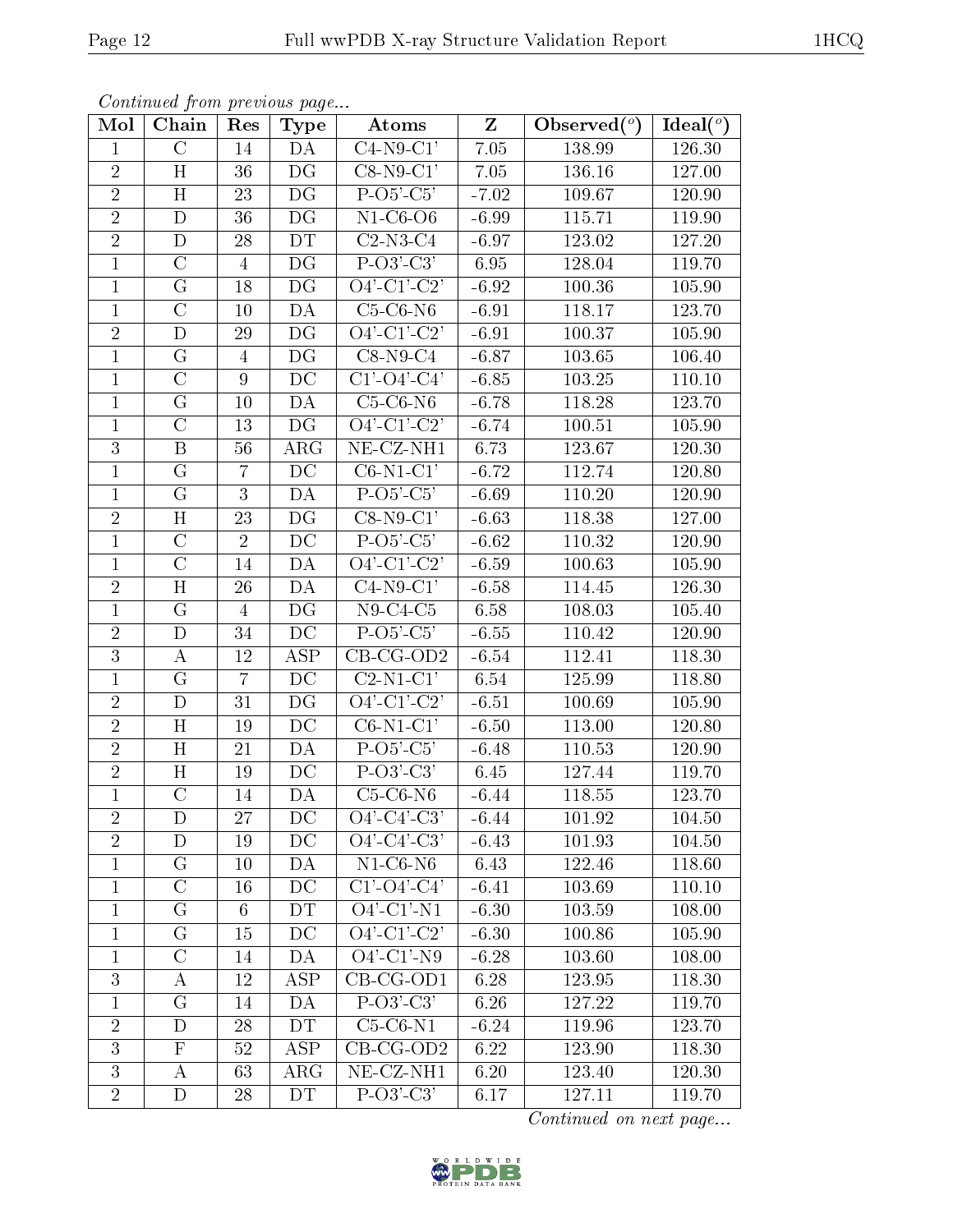| Mol            | Chain                   | Res             | <b>Type</b>          | Atoms                                                                       | $\mathbf{Z}$ | Observed $(\overline{\overline{\circ}})$ | Ideal $\left(\sqrt[\rho]{\phantom{a}}\right)$ |
|----------------|-------------------------|-----------------|----------------------|-----------------------------------------------------------------------------|--------------|------------------------------------------|-----------------------------------------------|
| 3              | A                       | 52              | $\operatorname{ASP}$ | $CB-CG-OD1$                                                                 | 6.17         | 123.85                                   | 118.30                                        |
| $\mathbf{1}$   | G                       | 17              | DT                   | $P-O3'-C3'$                                                                 | $-6.16$      | 112.31                                   | 119.70                                        |
| $\overline{3}$ | $\mathbf{B}$            | 65              | $\rm{ARG}$           | NE-CZ-NH <sub>2</sub>                                                       | 6.14         | 123.37                                   | 120.30                                        |
| $\mathbf{1}$   | $\mathcal{C}$           | 18              | DG                   | $O4'-C1'-C2'$                                                               | $-6.07$      | 101.04                                   | 105.90                                        |
| $\mathbf{1}$   | $\overline{\rm C}$      | 6               | DT                   | $C6-C5-C7$                                                                  | $-6.05$      | 119.27                                   | 122.90                                        |
| $\mathbf{1}$   | G                       | $\mathbf{1}$    | DC                   | $C6-N1-C1'$                                                                 | $-6.00$      | 113.61                                   | 120.80                                        |
| $\overline{2}$ | D                       | $22\,$          | DG                   | $O4'$ -C1'-C2'                                                              | $-5.98$      | 101.12                                   | 105.90                                        |
| $\overline{2}$ | H                       | 33              | $\overline{DC}$      | $P-O3'-C3'$                                                                 | 5.94         | 126.83                                   | 119.70                                        |
| $\mathbf{1}$   | G                       | 17              | DT                   | $\overline{O4'-C1'-N1}$                                                     | $-5.90$      | 103.87                                   | 108.00                                        |
| $\overline{3}$ | $\mathbf{B}$            | $55\,$          | $\rm{ARG}$           | NE-CZ-NH1                                                                   | 5.89         | 123.25                                   | 120.30                                        |
| $\sqrt{2}$     | H                       | 30              | DT                   | $O4'$ -C1'-N1                                                               | $-5.89$      | 103.88                                   | 108.00                                        |
| $\mathbf{1}$   | $\mathcal{C}$           | 7               | DC                   | $P-O5'-C5'$                                                                 | $-5.79$      | 111.63                                   | 120.90                                        |
| $\mathbf{1}$   | G                       | $\overline{5}$  | DG                   | $C8-N9-C4$                                                                  | 5.78         | 108.71                                   | 106.40                                        |
| $\overline{2}$ | H                       | 28              | DT                   | $C2-N1-C1'$                                                                 | $-5.78$      | 108.95                                   | 118.20                                        |
| $\overline{3}$ | $\overline{\mathrm{B}}$ | 12              | ASP                  | $CB-CG-OD1$                                                                 | 5.74         | 123.47                                   | 118.30                                        |
| $\mathbf{1}$   | $\mathcal{C}$           | 11              | DG                   | $O4'-C1'-N9$                                                                | $-5.71$      | 104.00                                   | 108.00                                        |
| $\mathbf{1}$   | G                       | 9               | $\overline{DC}$      | $O4'$ -C1'-N1                                                               | $-5.69$      | 104.02                                   | 108.00                                        |
| $\overline{2}$ | D                       | 27              | DC                   | $C1$ <sup>'</sup> -O <sub>4</sub> <sup>'</sup> -C <sub>4</sub> <sup>'</sup> | $-5.68$      | 104.42                                   | 110.10                                        |
| $\overline{3}$ | $\boldsymbol{B}$        | 29              | <b>ALA</b>           | $N-CA-CB$                                                                   | $-5.68$      | 102.14                                   | 110.10                                        |
| $\mathbf{1}$   | $\mathcal{C}$           | 10              | DA                   | $C6-N1-C2$                                                                  | $-5.67$      | 115.20                                   | 118.60                                        |
| $\mathbf{1}$   | G                       | 17              | DT                   | $O4'$ -C1'-C2'                                                              | $-5.67$      | 101.37                                   | 105.90                                        |
| $\overline{2}$ | H                       | 28              | <b>DT</b>            | $C6-N1-C1'$                                                                 | 5.66         | 128.88                                   | 120.40                                        |
| $\mathbf{1}$   | G                       | 16              | DC                   | $O4'$ -C1'-C2'                                                              | $-5.64$      | 101.39                                   | 105.90                                        |
| $\overline{2}$ | $\overline{H}$          | 31              | DG                   | $C4-N9-C1'$                                                                 | $-5.64$      | 119.17                                   | 126.50                                        |
| $\overline{3}$ | $\mathbf E$             | 55              | $\rm{ARG}$           | $N$ -CA-C                                                                   | $-5.63$      | 95.79                                    | 111.00                                        |
| $\overline{2}$ | H                       | 36              | DG                   | $O4'$ -C1'-N9                                                               | 5.63         | 111.94                                   | 108.00                                        |
| $\overline{2}$ | H                       | 30              | <b>DT</b>            | $C5-C6-N1$                                                                  | $-5.60$      | 120.34                                   | 123.70                                        |
| $\mathbf{1}$   | G                       | $\overline{5}$  | DG                   | $C5-C6-N1$                                                                  | 5.59         | 114.30                                   | 111.50                                        |
| $\overline{1}$ | $\overline{C}$          | $6\phantom{.}6$ | DT                   | $C4-C5-C7$                                                                  | 5.57         | 122.34                                   | 119.00                                        |
| $\overline{2}$ | $H_{\rm}$               | 34              | $_{\rm DC}$          | $O4'$ -C1'-C2'                                                              | $-5.55$      | 101.46                                   | 105.90                                        |
| $\mathbf 1$    | $\mathcal G$            | 17              | DT                   | $C5-C6-N1$                                                                  | $-5.55$      | 120.37                                   | 123.70                                        |
| $\overline{2}$ | H                       | 25              | DC                   | $C3'-C2'-C1'$                                                               | $-5.55$      | 95.84                                    | 102.50                                        |
| $\mathbf{1}$   | G                       | 7               | DC                   | $C2-N3-C4$                                                                  | $-5.55$      | 117.13                                   | 119.90                                        |
| $\mathbf{1}$   | G                       | 10              | DA                   | $\overline{O4'$ - $C1'$ - $C2'$                                             | $-5.55$      | 101.46                                   | 105.90                                        |
| $\overline{2}$ | D                       | 34              | DC                   | $C4'-C3'-C2'$                                                               | $-5.54$      | 98.11                                    | 103.10                                        |
| $\overline{2}$ | $H_{\rm}$               | 36              | DG                   | $C4-N9-C1'$                                                                 | $-5.54$      | 119.29                                   | 126.50                                        |
| $\mathbf{1}$   | $\mathcal{C}$           | 4               | DG                   | $N9-C4-C5$                                                                  | 5.53         | 107.61                                   | 105.40                                        |
| 3              | F                       | 33              | $\rm{ARG}$           | NE-CZ-NH <sub>2</sub>                                                       | 5.53         | 123.06                                   | 120.30                                        |
| $\overline{2}$ | $H_{\rm}$               | 19              | DC                   | $C2-N1-C1'$                                                                 | 5.53         | 124.88                                   | 118.80                                        |
| $\overline{2}$ | H                       | 29              | DG                   | $N7$ -C8- $N9$                                                              | $-5.53$      | 110.34                                   | 113.10                                        |
| $\overline{2}$ | D                       | 35              | DT                   | $C6-N1-C1'$                                                                 | $-5.52$      | 112.12                                   | 120.40                                        |
| 3              | Е                       | 64              | LEU                  | $CA-CB-CG$                                                                  | $-5.46$      | 102.74                                   | 115.30                                        |

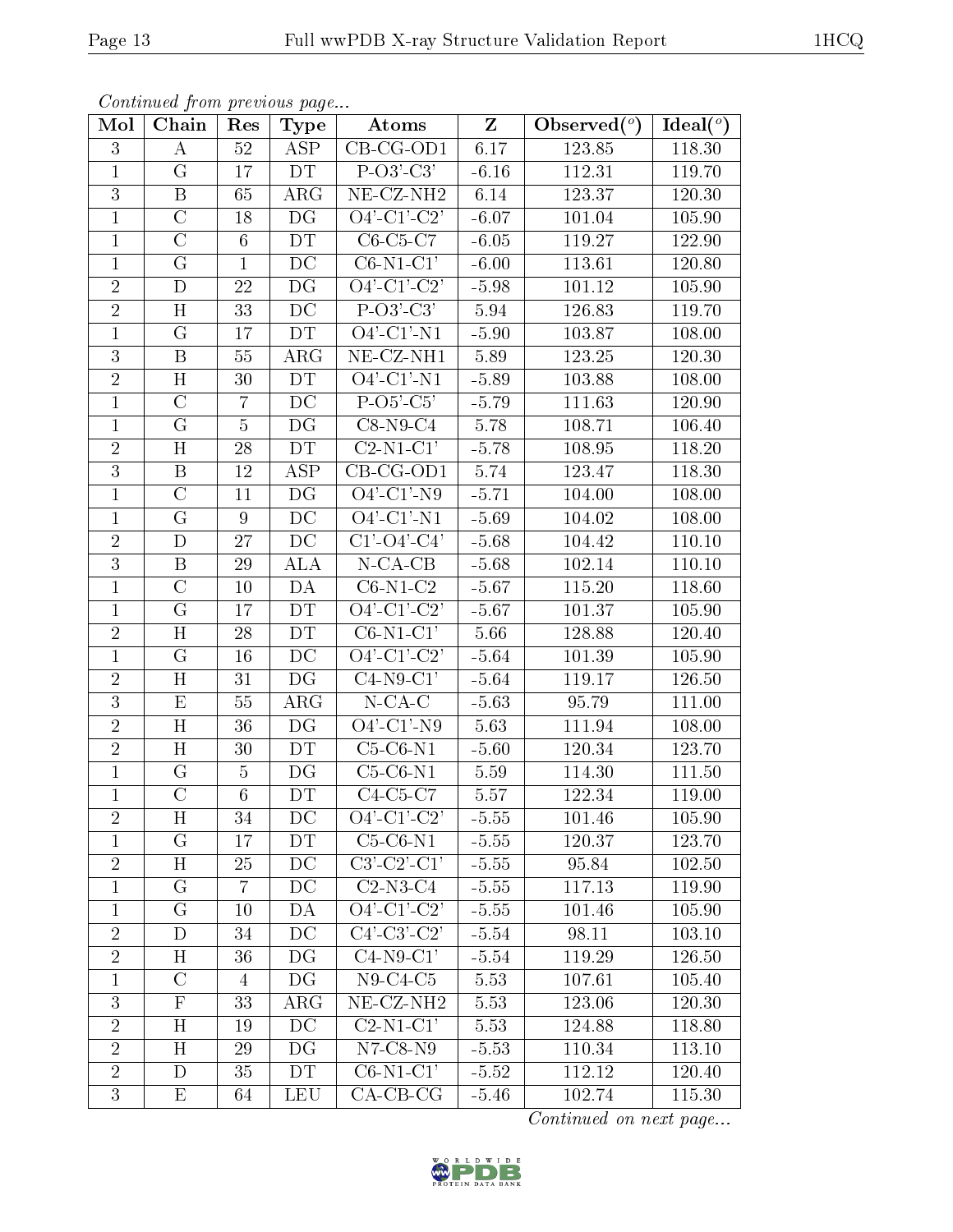| Mol            | Chain              | Res             | <b>Type</b>            | Atoms                                      | $\mathbf{Z}$ | Observed $(°)$ | $\overline{\text{Ideal}}({}^o)$ |
|----------------|--------------------|-----------------|------------------------|--------------------------------------------|--------------|----------------|---------------------------------|
| $\overline{2}$ | H                  | 22              | DG                     | $O4'$ -C1'-C2'                             | $-5.43$      | 101.56         | 105.90                          |
| $\overline{2}$ | D                  | 35              | <b>DT</b>              | $C2-N3-C4$                                 | $-5.37$      | 123.98         | 127.20                          |
| $\mathbf{1}$   | $\overline{C}$     | 9               | DC                     | $C6-\overline{N1-C2}$                      | 5.37         | 122.45         | 120.30                          |
| $\mathbf{1}$   | G                  | 10              | DA                     | $C6-N1-C2$                                 | $-5.36$      | 115.39         | 118.60                          |
| $\mathbf{1}$   | $\mathcal{C}$      | 18              | DG                     | $O4'-C1'-N9$                               | $-5.35$      | 104.25         | 108.00                          |
| $\overline{2}$ | D                  | 34              | DC                     | $O4'$ -C4'-C3'                             | $-5.35$      | 102.36         | 104.50                          |
| $\overline{2}$ | H                  | 20              | DC                     | $O4'$ -C1'-C2'                             | $-5.35$      | 101.62         | 105.90                          |
| $\overline{2}$ | $\mathbf D$        | 34              | DC                     | $P-O3'-C3'$                                | 5.34         | 126.10         | 119.70                          |
| 3              | $\mathbf{F}$       | 12              | ASP                    | $\overline{CB}$ -CG-OD2                    | $-5.32$      | 113.52         | 118.30                          |
| $\mathbf{1}$   | $\overline{G}$     | $16\,$          | $\overline{DC}$        | $P-O5-C5'$                                 | $-5.30$      | 112.42         | 120.90                          |
| $\overline{2}$ | D                  | 21              | DA                     | $P-O5-C5'$                                 | $-5.28$      | 112.45         | 120.90                          |
| $\overline{2}$ | $\overline{\rm H}$ | $\overline{32}$ | $\overline{DA}$        | $O4'-Cl'-N9$                               | $-5.22$      | 104.34         | 108.00                          |
| $\overline{3}$ | $\mathbf E$        | 55              | $\rm{ARG}$             | $NE$ -CZ-NH1                               | $5.20\,$     | 122.90         | 120.30                          |
| $\overline{2}$ | $\mathbf D$        | 26              | DA                     | $\overline{O4'-C4'-C3'}$                   | $-5.19$      | 102.42         | 104.50                          |
| $\overline{2}$ | H                  | 26              | DA                     | $P-O5-C5'$                                 | $-5.17$      | 112.64         | 120.90                          |
| $\overline{2}$ | H                  | 27              | DC                     | $C2-N3-C4$                                 | $-5.16$      | 117.32         | 119.90                          |
| $\mathbf{1}$   | G                  | $\overline{5}$  | DG                     | $C6-N1-C2$                                 | $-5.16$      | 122.00         | 125.10                          |
| 3              | ${\bf E}$          | $52\,$          | ASP                    | $CB-CG-OD1$                                | $-5.16$      | 113.66         | 118.30                          |
| $\overline{2}$ | D                  | 31              | DG                     | $O4'$ -C4'-C3'                             | $-5.15$      | 102.44         | 104.50                          |
| $\overline{2}$ | D                  | 25              | DC                     | $C6-N1-C1'$                                | $-5.13$      | 114.64         | 120.80                          |
| $\overline{3}$ | $\mathbf F$        | 62              | <b>CYS</b>             | $CA-CB-SG$                                 | $-5.12$      | 104.78         | 114.00                          |
| $\mathbf{1}$   | $\overline{C}$     | 17              | DT                     | $C6-C5-C7$                                 | $-5.11$      | 119.83         | 122.90                          |
| $\sqrt{2}$     | H                  | 34              | DC                     | $O4'-Cl'-N1$                               | $-5.09$      | 104.44         | 108.00                          |
| $\overline{3}$ | $\mathbf F$        | $\overline{5}$  | $\rm{ARG}$             | NE-CZ-NH <sub>2</sub>                      | 5.09         | 122.84         | 120.30                          |
| $\mathbf{1}$   | G                  | 10              | DA                     | $C6-C5-N7$                                 | $-5.08$      | 128.74         | 132.30                          |
| $\mathbf{1}$   | $\mathcal{C}$      | $\overline{5}$  | DG                     | $C4'-C3'-C2'$                              | $-5.08$      | 98.53          | 103.10                          |
| $\overline{1}$ | $\overline{C}$     | $6\phantom{.}6$ | DT                     | $C2-N3-C4$                                 | $-5.07$      | 124.16         | 127.20                          |
| $\mathbf{1}$   | $\mathcal{C}$      | 6               | DT                     | $P-O5'-C5'$                                | $-5.07$      | 112.79         | 120.90                          |
| $\overline{2}$ | ${\rm D}$          | 35              | $\overline{\text{DT}}$ | $P-O3'-C3'$                                | 5.06         | 125.77         | 119.70                          |
| $\perp$        | $\mathcal{C}$      | 8               | DA                     | $C8-N9-C1'$                                | 5.06         | 136.80         | 127.70                          |
| $\mathbf{1}$   | $\overline{C}$     | 14              | DA                     | $C8-N9-C4$                                 | 5.05         | 107.82         | 105.80                          |
| $\mathbf{1}$   | $\mathcal{C}$      | 17              | DT                     | $O4'$ - $\overline{Cl'$ - $\overline{N1}}$ | $-5.03$      | 104.48         | 108.00                          |
| $\overline{2}$ | D                  | 21              | DA                     | $O4'-C4'-C3'$                              | $-5.02$      | 102.49         | 104.50                          |
| $\mathbf{1}$   | G                  | $\mathbf 1$     | DC                     | $C2-N1-C1'$                                | 5.02         | 124.32         | 118.80                          |
| $\overline{2}$ | D                  | 23              | DG                     | $O4'$ -C1'-C2'                             | $-5.02$      | 101.89         | 105.90                          |
| $\mathbf{1}$   | $\mathcal{C}$      | 17              | DT                     | $\overline{O4'$ -C1'-C2'                   | $-5.00$      | 101.90         | 105.90                          |

There are no chirality outliers.

All (1) planarity outliers are listed below:

| $\overline{\text{Mol}}$   Chain   Res   Type |  | Group     |
|----------------------------------------------|--|-----------|
|                                              |  | Sidechain |

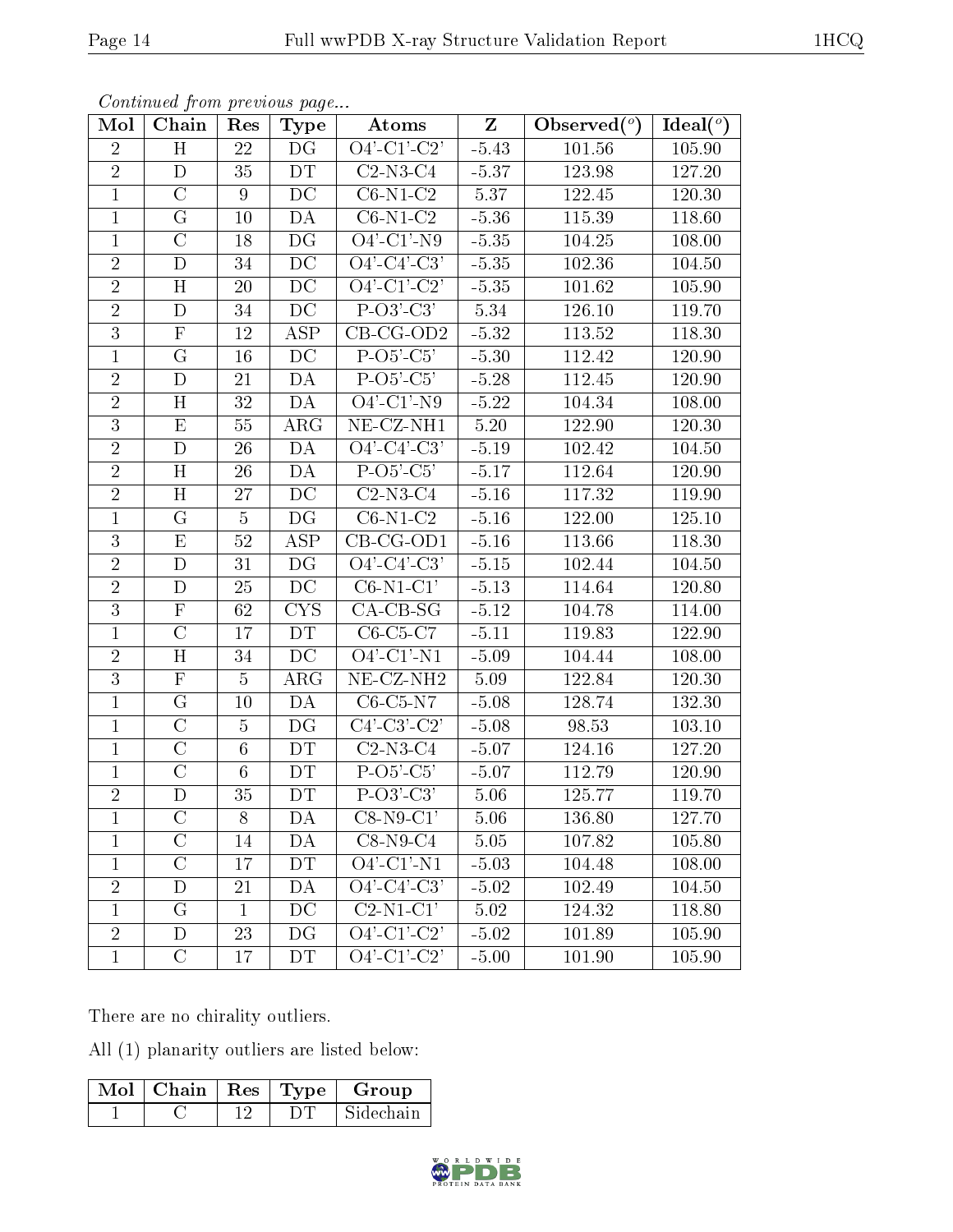## $5.2$  Too-close contacts  $(i)$

In the following table, the Non-H and H(model) columns list the number of non-hydrogen atoms and hydrogen atoms in the chain respectively. The H(added) column lists the number of hydrogen atoms added and optimized by MolProbity. The Clashes column lists the number of clashes within the asymmetric unit, whereas Symm-Clashes lists symmetry related clashes.

| Mol            | Chain                   | $Non-H$        | H (model)        | H(added)         | <b>Clashes</b>   | <b>Symm-Clashes</b> |
|----------------|-------------------------|----------------|------------------|------------------|------------------|---------------------|
| 1              | $\mathcal{C}$           | 365            | $\boldsymbol{0}$ | 203              | $\overline{5}$   | 0                   |
| $\overline{1}$ | G                       | 365            | $\boldsymbol{0}$ | 203              | $\overline{7}$   | $\boldsymbol{0}$    |
| $\overline{2}$ | $\mathbf{D}$            | 364            | $\boldsymbol{0}$ | 204              | 14               | $\overline{0}$      |
| $\overline{2}$ | H                       | 364            | $\boldsymbol{0}$ | $204\,$          | $\overline{7}$   | $\boldsymbol{0}$    |
| 3              | $\bf{A}$                | 572            | $\overline{0}$   | 531              | 11               | $\overline{0}$      |
| 3              | $\boldsymbol{B}$        | 562            | $\overline{0}$   | 517              | 25               | $\overline{0}$      |
| 3              | $\mathbf E$             | 565            | $\boldsymbol{0}$ | 524              | 41               | $\boldsymbol{0}$    |
| $\overline{3}$ | $\overline{\mathrm{F}}$ | 541            | $\overline{0}$   | 486              | $39\,$           | $\boldsymbol{0}$    |
| $\overline{4}$ | $\overline{A}$          | $\overline{2}$ | $\overline{0}$   | $\overline{0}$   | $\boldsymbol{0}$ | $\overline{0}$      |
| $\overline{4}$ | $\mathbf{B}$            | $\overline{2}$ | $\boldsymbol{0}$ | $\overline{0}$   | $\boldsymbol{0}$ | $\boldsymbol{0}$    |
| $\overline{4}$ | $\mathbf{E}% _{0}$      | $\overline{2}$ | $\boldsymbol{0}$ | $\overline{0}$   | $\overline{0}$   | $\overline{0}$      |
| $\overline{4}$ | $\overline{F}$          | $\overline{2}$ | $\boldsymbol{0}$ | $\overline{0}$   | $\boldsymbol{0}$ | $\boldsymbol{0}$    |
| $\overline{5}$ | $\bf{A}$                | 33             | $\boldsymbol{0}$ | $\overline{0}$   | $\overline{1}$   | $\boldsymbol{0}$    |
| $\overline{5}$ | $\overline{B}$          | 29             | $\boldsymbol{0}$ | $\boldsymbol{0}$ | $\sqrt{2}$       | $\boldsymbol{0}$    |
| $\overline{5}$ | $\mathcal{C}$           | 21             | $\boldsymbol{0}$ | $\overline{0}$   | $\overline{3}$   | $\boldsymbol{0}$    |
| $\overline{5}$ | $\mathbf D$             | 14             | $\boldsymbol{0}$ | $\overline{0}$   | $\overline{2}$   | $\overline{0}$      |
| $\overline{5}$ | ${\rm E}$               | $18\,$         | $\boldsymbol{0}$ | $\boldsymbol{0}$ | $\mathbf{1}$     | $\boldsymbol{0}$    |
| $\overline{5}$ | $\mathbf F$             | 14             | $\boldsymbol{0}$ | $\overline{0}$   | $\boldsymbol{0}$ | $\boldsymbol{0}$    |
| $\overline{5}$ | G                       | 13             | $\overline{0}$   | $\overline{0}$   | $\mathbf{1}$     | $\overline{0}$      |
| $\overline{5}$ | H                       | $16\,$         | $\boldsymbol{0}$ | $\overline{0}$   | $\mathbf{1}$     | $\boldsymbol{0}$    |
| All            | All                     | 3864           | $\boldsymbol{0}$ | 2872             | 138              | $\overline{0}$      |

The all-atom clashscore is defined as the number of clashes found per 1000 atoms (including hydrogen atoms). The all-atom clashscore for this structure is 23.

All (138) close contacts within the same asymmetric unit are listed below, sorted by their clash magnitude.

| Atom-1            | $\boldsymbol{\mathrm{Atom}\text{-}2}$ | Interatomic    | Clash          |
|-------------------|---------------------------------------|----------------|----------------|
|                   |                                       | distance $(A)$ | (A)<br>overlap |
| 3: E: 38: HIS: CA | 3:E:39:ASN:N                          | 2.27           | 0.97           |
| 3:A:55:ARG:HD2    | 3: B:44: PRO:HA                       | 1.50           | 0.92           |
| 3:A:65:ARG:HH11   | 3:A:65:ARG:HG2                        | 1.38           | 0.88           |
| 2:D:19:DC:H6      | 2:D:19:DC:HO5'                        | 1.21           | 0.88           |
| 2:D:33:DC:H2"     | 2:D:34:DC:C5'                         | 2.11           | 0.81           |
| $3:$ F:31:PHE:O   | 3:F:35:ILE:HG23                       | 1.85           | 0.77           |
| 2: H: 33: DC:H1'  | 5:H:52:HOH:O                          | 1.84           | 0.76           |

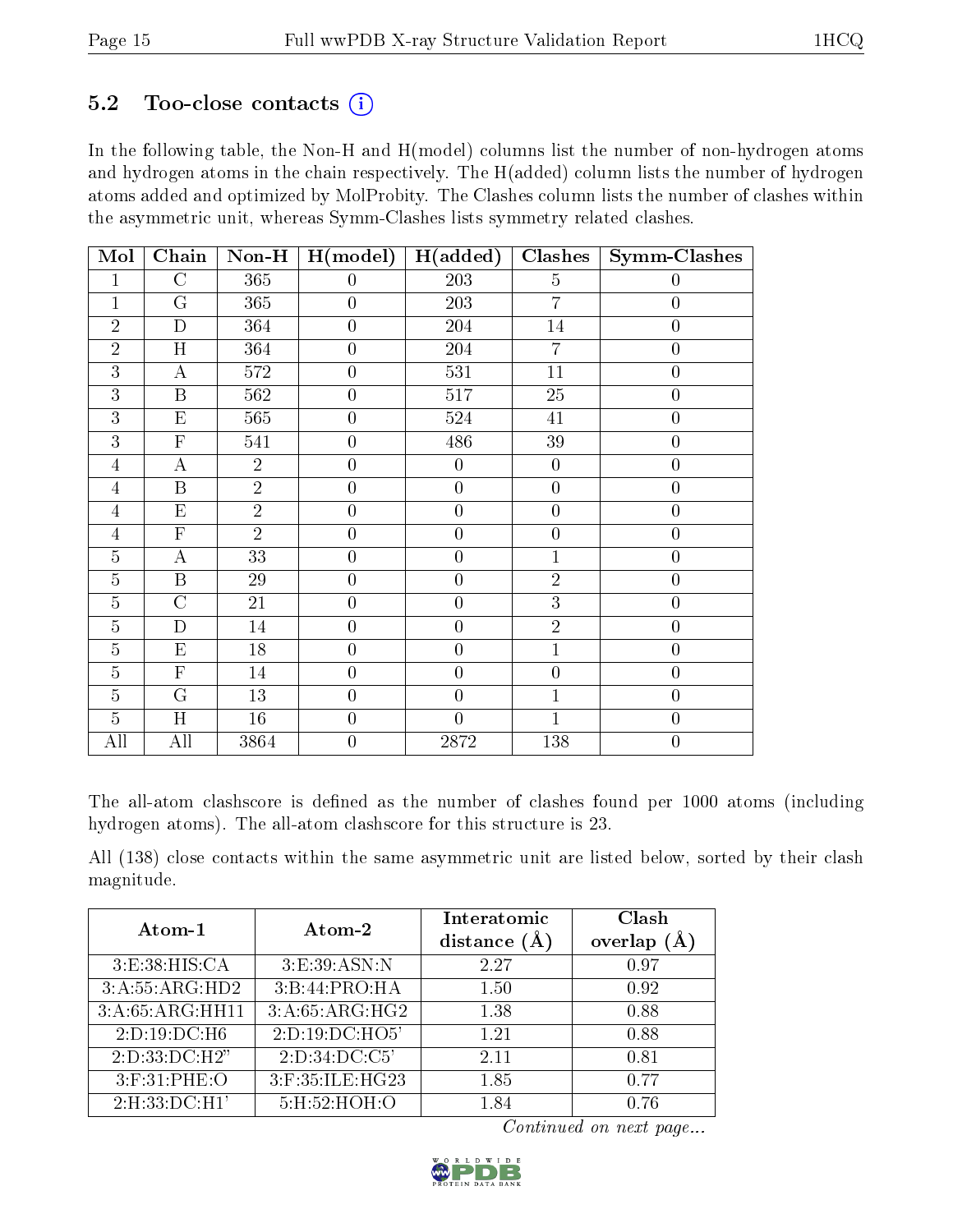| continual from previous page |                    | Interatomic    | Clash           |
|------------------------------|--------------------|----------------|-----------------|
| Atom-1                       | Atom-2             | distance $(A)$ | overlap $(\AA)$ |
| $3:$ F:46:THR:HB             | 3:F:48:GLN:OE1     | 1.88           | 0.73            |
| 2:H:23:DG:H1'                | 2:H:24:DT:H5'      | 1.70           | 0.73            |
| 2:D:33:D C:H2"               | $2:D:34:D\\C:H5'$  | 1.70           | 0.73            |
| $3:$ F:50:THR:O              | 3:F:51:ILE:HD13    | 1.90           | 0.71            |
| $3:$ F:50:THR:C              | 3:F:51:ILE:HD13    | 2.10           | 0.71            |
| 5:C:21:HOH:O                 | 3:A:32:LYS:HE3     | 1.89           | 0.71            |
| 3: E: 65: ARG: HG2           | 3: E: 66: LYS: N   | 2.08           | 0.69            |
| $3:$ F:43:CYS:SG             | $3:$ F:44:PRO:HD2  | 2.34           | 0.68            |
| 3:E:42:MET:HG3               | 3:E:43:CYS:N       | 2.09           | 0.67            |
| 3: E: 1: MET: HE2            | 3:E:22:TRP:HD1     | 1.59           | 0.67            |
| 3:E:21:VAL:HG23              | 3: E: 22: TRP:O    | 1.95           | 0.66            |
| 3:E:51:ILE:HD13              | 3: E:51: ILE:N     | 2.11           | 0.66            |
| 2:H:20:DC:H2"                | 2:H:21:DA:C8       | 2.30           | 0.66            |
| 1:G:8:DA:N7                  | 5:G:25:HOH:O       | 2.28           | 0.66            |
| 2:D:31:DG:N3                 | 5:D:49:HOH:O       | 2.29           | 0.65            |
| 2:D:33:DC:H2"                | 2:D:34:DC:H5"      | 1.77           | 0.64            |
| 3: B:47: ASN:O               | 3:B:65:ARG:NH1     | 2.31           | 0.64            |
| 3: E: 73: MET:O              | 3: E: 74: LYS:C    | 2.37           | 0.62            |
| 1:C:10:DA:N3                 | 5:C:22:HOH:O       | 2.30           | 0.62            |
| $3:$ F: $3:GLU:OE1$          | 3: F:5: ARG:NH1    | 2.32           | 0.62            |
| 3: E:30: PHE:CD2             | 3:E:63:ARG:HD3     | 2.35           | 0.61            |
| 1:G:15:DC:H2"                | 1:G:16:DC:O5'      | 2.01           | 0.61            |
| 3:B:42:MET:HE3               | 3:B:42:MET:HA      | 1.82           | 0.61            |
| 3:A:55:ARG:CD                | 3: B:44: PRO:HA    | 2.26           | 0.60            |
| 3:B:21:VAL:HG23              | 3: B: 22: TRP:O    | 2.02           | 0.59            |
| 3:F:17:TYR:HD1               | $3:$ F:22:TRP:CE2  | 2.20           | 0.59            |
| 3: E: 44: PRO: HB2           | 3:F:49:CYS:HB3     | 1.84           | 0.59            |
| 3: E: 56: ARG: HB2           | 3: E: 56: ARG: CZ  | 2.32           | 0.59            |
| 3:B:24:CYS:HB2               | 5:B:628:HOH:O      | 2.03           | 0.58            |
| 3:A:65:ARG:HG2               | 3:A:65:ARG:NH1     | 2.13           | 0.58            |
| 3:B:21:VAL:HG23              | 3: B: 22: TRP: N   | 2.17           | 0.58            |
| 3:F:9:VAL:HG21               | $3:$ F:72:MET:CE   | 2.33           | 0.58            |
| 3:F:30:PHE:CD2               | 3:F:63:ARG:HD3     | 2.38           | 0.58            |
| 3: E: 1: MET: HE2            | 3:E:22:TRP:CD1     | 2.38           | 0.57            |
| 3: E:66: LYS:O               | 3: E:67: CYS:C     | 2.41           | 0.57            |
| 3:A:4:THR:HG22               | 3: A:5: ARG:N      | 2.19           | 0.56            |
| 3:B:30:PHE:CD2               | 3:B:63:ARG:HD3     | 2.41           | 0.56            |
| 3:F:62:CYS:O                 | 3:F:65:ARG:HB3     | 2.05           | 0.56            |
| 3:F:31:PHE:CE2               | 3:F:35:ILE:HG21    | 2.41           | 0.56            |
| 3: E: 1: MET: CE             | 3: E: 22: TRP: HD1 | 2.19           | 0.56            |
| 3: E: 50: THR:C              | 3:E:51:ILE:HD13    | 2.26           | 0.56            |

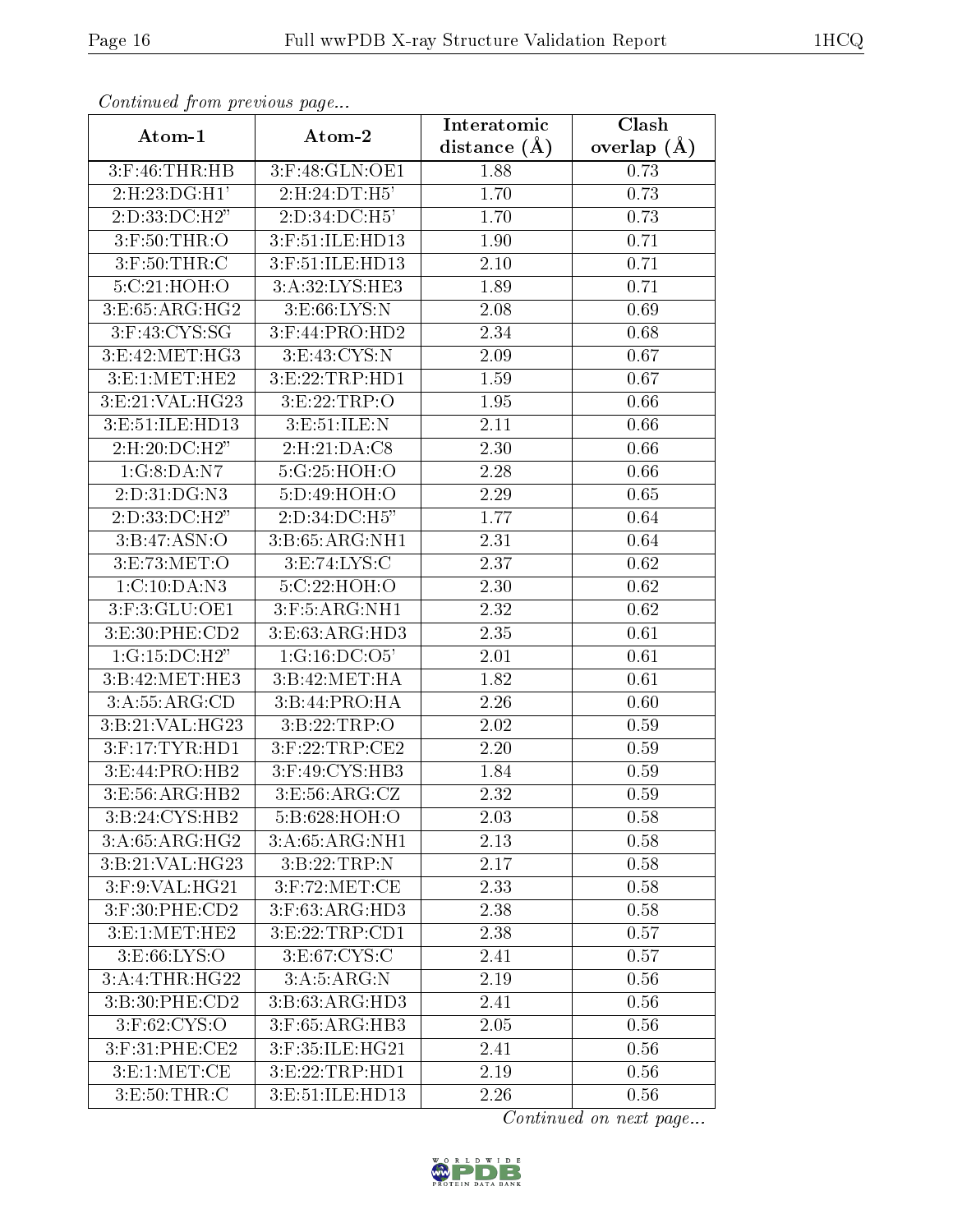| continual from previous page            |                              | Interatomic      | Clash         |
|-----------------------------------------|------------------------------|------------------|---------------|
| Atom-1                                  | Atom-2                       | distance $(\AA)$ | overlap $(A)$ |
| 3:E:52:ASP:OD1                          | 3:E:54:ASN:N                 | 2.31             | 0.55          |
| $3:$ F:41:TYR:CD1                       | 3:F:60:GLN:HB2               | 2.41             | 0.55          |
| 3: B: 6: TYR: HE1                       | 3:B:13:TYR:CD1               | 2.25             | 0.54          |
| 3:E:3:GLU:OE2                           | 3: E: 5: ARG:HG2             | 2.08             | 0.54          |
| 3:E:65:ARG:O                            | 3: E:66: LYS:C               | 2.43             | 0.54          |
| 3: B:71: GLY:O                          | 3: B:72: MET:C               | 2.45             | 0.54          |
| 3:E:66:LYS:O                            | 3: E: 69: GLU: N             | 2.41             | 0.54          |
| 3:B:29:ALA:HB2                          | 5:B:620:HOH:O                | 2.08             | 0.53          |
| 3:B:42:MET:HE3                          | 3: B:42: MET:CA              | 2.39             | 0.53          |
| 3:B:52:ASP:OD1                          | $3: B:54: \overline{ASN: N}$ | 2.41             | 0.53          |
| 3:F:9:VAL:HG21                          | 3:F:72:MET:HE3               | 1.91             | 0.53          |
| $3:$ F:6:TYR:HE1                        | $3:$ F:13:TYR:CE1            | 2.27             | 0.52          |
| 3:E:57:LYS:O                            | 3:E:58:SER:HB2               | 2.08             | 0.52          |
| 3:E:3:GLU:HG3                           | 3: E: 4: THR:N               | 2.25             | 0.52          |
| 3:E:25:GLU:N                            | 5:E:607:HOH:O                | 2.29             | 0.51          |
| 3:Bi:47:ASN:C                           | 3:B:48:GLN:HG3               | 2.30             | 0.50          |
| 3:B:52:ASP:OD1                          | 3: B: 55: ARG: N             | 2.41             | 0.50          |
| 1:G:10:DA:N1                            | 2:H:28:DT:O4                 | 2.43             | 0.50          |
| 2:D:23:DG:H2"                           | 2:D:24:DT:H5'                | 1.93             | 0.49          |
| 3:Bi:10:CYS:O                           | 3:B:11:ASN:HB2               | 2.12             | 0.49          |
| 3:F:21:VAL:HG23                         | 3: F:22:TRP:O                | 2.11             | 0.49          |
| $3:$ F:21:VAL:H $\overline{\text{G23}}$ | 3: F:22:TRP:N                | 2.27             | 0.48          |
| $3:$ F:66:LYS:HA                        | 3:F:69:GLU:HB2               | 1.94             | 0.48          |
| 3: E:32: LYS:O                          | 3:E:35:ILE:HG13              | 2.14             | 0.48          |
| 3:E:3:GLU:OE2                           | 3:E:5:ARG:HD3                | 2.14             | 0.48          |
| 1:G:5:DG:H2"                            | 1:G:6:DT:O5'                 | 2.12             | 0.48          |
| 2:D:27:DC:H2"                           | 2:D:28:DT:O5'                | 2.14             | 0.48          |
| 5:C:30:HOH:O                            | $3:A:18:HI\overline{S:HE1}$  | 1.97             | 0.47          |
| $3:$ F:10:CYS:O                         | 3:F:11:ASN:HB2               | 2.12             | 0.47          |
| 3:E:21:VAL:HG23                         | 3: E: 22: TRP: N             | 2.29             | 0.47          |
| 1:G:10:DA:N1                            | 2:H:28:DT:C4                 | 2.82             | 0.47          |
| 3: A:46:THR:O                           | 3:A:47:ASN:HB2               | 2.14             | 0.47          |
| 2:D:23:DG:C2'                           | 2:D:24:DT:H5'                | 2.45             | 0.47          |
| $3:$ F:29:ALA:O                         | $3:$ F:33:ARG:HG3            | 2.15             | 0.47          |
| $3:$ F:41:TYR:CD1                       | $3:$ F:60: $GLN$ :CB         | 2.98             | 0.47          |
| $3:$ F:59:CYS:SG                        | 3:F:61:ALA:HB3               | 2.55             | 0.47          |
| 3: E: 43: CYS:O                         | $3:$ F:57:LYS:NZ             | 2.40             | 0.46          |
| 2:H:35:DT:H2'                           | 2:H:35:DT:H5'                | 1.53             | 0.46          |
| 3: B:6: TYR: CE1                        | 3:B:13:TYR:CD1               | 3.03             | 0.46          |
| 3: E:29: ALA: HA                        | 3:E:32:LYS:HE2               | 1.98             | 0.46          |
| $3:$ F:17:TYR:CD1                       | $3:$ F:22:TRP:CE2            | 3.04             | 0.46          |

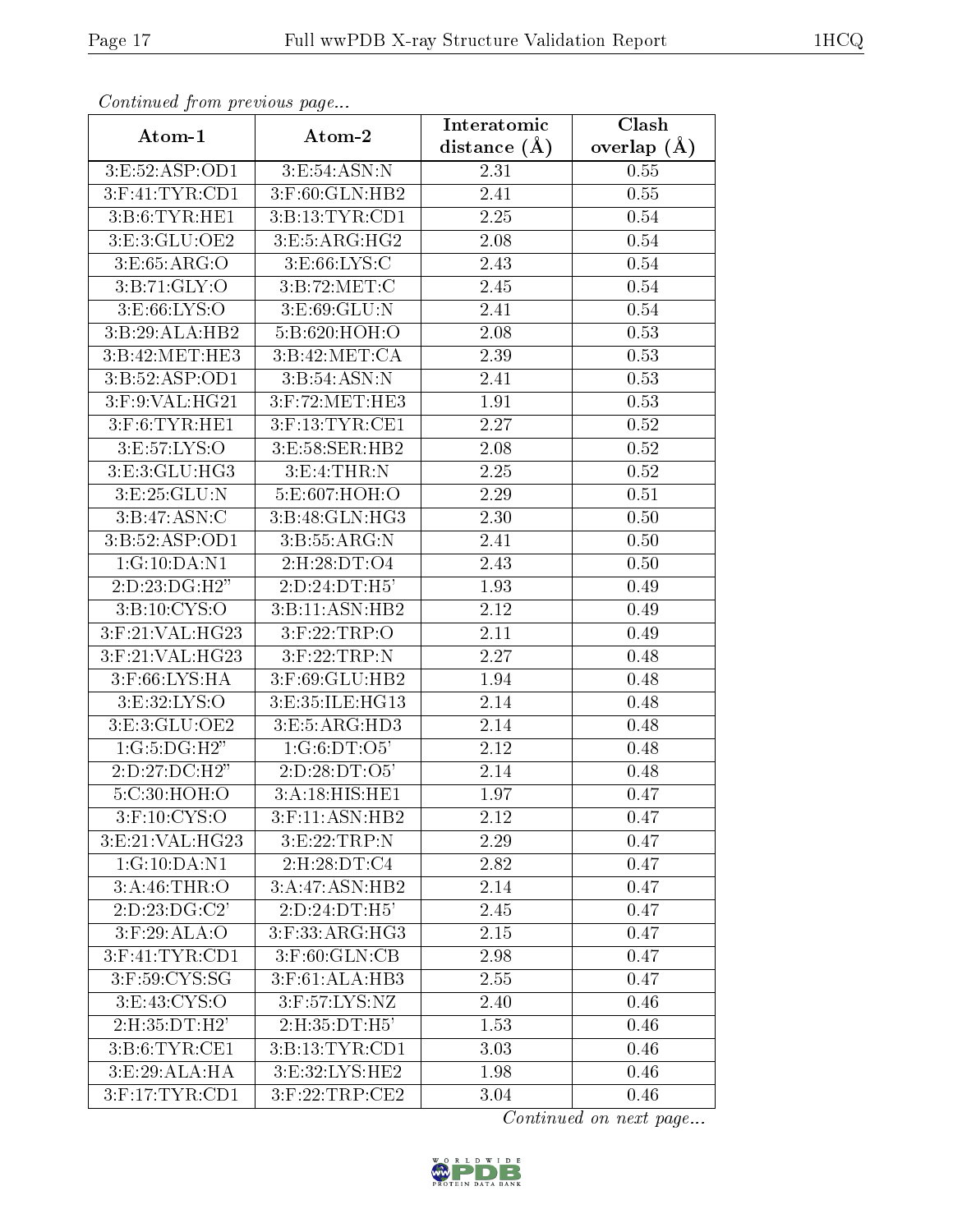| continual from previous page |                    | Interatomic    | Clash           |
|------------------------------|--------------------|----------------|-----------------|
| Atom-1                       | Atom-2             | distance $(A)$ | overlap $(\AA)$ |
| 3:F:64:LEU:HD11              | $3:$ F:68:TYR:HE2  | 1.81           | 0.46            |
| 3:E:49:CYS:HB3               | $3:$ F:44:PRO:O    | 2.16           | 0.45            |
| 3: E: 19: TYR: O             | 3: E: 72: MET: HA  | 2.16           | 0.45            |
| 3: B: 6: TYR: HE1            | 3: B: 13: TYR: CE1 | 2.35           | 0.45            |
| 2:D:36:DG:N7                 | 5:D:50:HOH:O       | 2.36           | 0.45            |
| 3: E: 3: GLU: CD             | 3:E:5:ARG:HH11     | 2.21           | 0.45            |
| $3:$ F:46:THR:C              | 3:F:47:ASN:HD22    | 2.19           | 0.45            |
| 2: D: 20: DC: H2"            | 2:D:21:DA:CS       | 2.52           | 0.45            |
| 1:C:10:DA:N1                 | 2:D:28:DT:O4       | 2.50           | 0.45            |
| $3:$ F:71:GLY:O              | $3:$ F:72:MET:C    | 2.55           | 0.45            |
| $3:$ F:69:GLU:C              | 3: F: 71: GLY: H   | 2.20           | 0.44            |
| 3:F:67:CYS:O                 | 3:F:72:MET:HG3     | 2.18           | 0.44            |
| 3:F:17:TYR:CD1               | 3:F:22:TRP:NE1     | 2.86           | 0.44            |
| 3: E: 46: THR: OG1           | 3:E:48:GLN:HG3     | 2.17           | 0.44            |
| 3:E:52:ASP:HB3               | 3:E:55:ARG:O       | 2.18           | 0.44            |
| 3: E:64:LEU:HA               | 3:E:64:LEU:HD12    | 1.44           | 0.44            |
| 2:D:28:DT:H2"                | 2:D:29:DG:CS       | 2.53           | 0.44            |
| 3:A:55:ARG:HH11              | 3:A:55:ARG:CG      | 2.30           | 0.43            |
| 1:C:10:DA:H8                 | 1:C:10:DA:H2'      | 1.39           | 0.43            |
| 1:C:10:DA:N1                 | 2:D:28:DT:C4       | 2.86           | 0.43            |
| $3:$ F:73:MET:O              | $3:$ F:74:LYS:C    | 2.55           | 0.43            |
| 3: A:65: ARG:CG              | 3:A:65:ARG:NH1     | 2.80           | 0.43            |
| 3: B: 10: CYS: SG            | 3:B:56:ARG:NH1     | 2.88           | 0.42            |
| $3:$ F:51:ILE:N              | 3:F:51:ILE:HD13    | 2.34           | 0.42            |
| $3:$ F:6:TYR:CE1             | $3:$ F:13:TYR:CE1  | 3.06           | 0.42            |
| 3:B:43:CYS:HA                | 3:B:44:PRO:HD2     | 1.86           | 0.42            |
| 3:A:22:TRP:HD1               | 5:A:619:HOH:O      | 2.01           | 0.42            |
| 3:F:9:VAL:HG21               | $3:$ F:72:MET:HE2  | 1.99           | 0.42            |
| 1:G:2:D C:H2"                | 1:G:3:DA:C8        | 2.55           | 0.42            |
| 2:H:30:DT:H72                | 3: E: 33: ARG: HD3 | 2.02           | 0.42            |
| 3:E:30:PHE:O                 | 3: E:34: SER:OG    | 2.27           | 0.42            |
| 3:F:63:ARG:O                 | $3:$ F:64:LEU:C    | 2.56           | 0.42            |
| 3: E: 18: HIS: O             | 3: E: 19: TYR: C   | 2.57           | 0.41            |
| 3:E:59:CYS:SG                | 3:E:61:ALA:HB3     | 2.60           | 0.41            |
| 3: B:66: LYS:O               | 3:B:70:VAL:HG22    | 2.19           | 0.41            |
| 1: C: 16: DC: H2'            | 1:C:17:DT:H72      | 2.02           | 0.41            |
| 3: E: 65: ARG: CG            | 3: E:66: LYS:N     | 2.81           | 0.41            |
| 1:G:10:DA:05'                | 1:G:10:DA:H2'      | 2.20           | 0.41            |
| 3: E:50: THR:O               | 3:E:50:THR:HG22    | 2.19           | 0.41            |
| 3:B:30:PHE:CE2               | 3:B:63:ARG:HD3     | 2.55           | 0.41            |
| 3:B:35:ILE:HD12              | 3:B:35:ILE:HG21    | 1.72           | 0.41            |

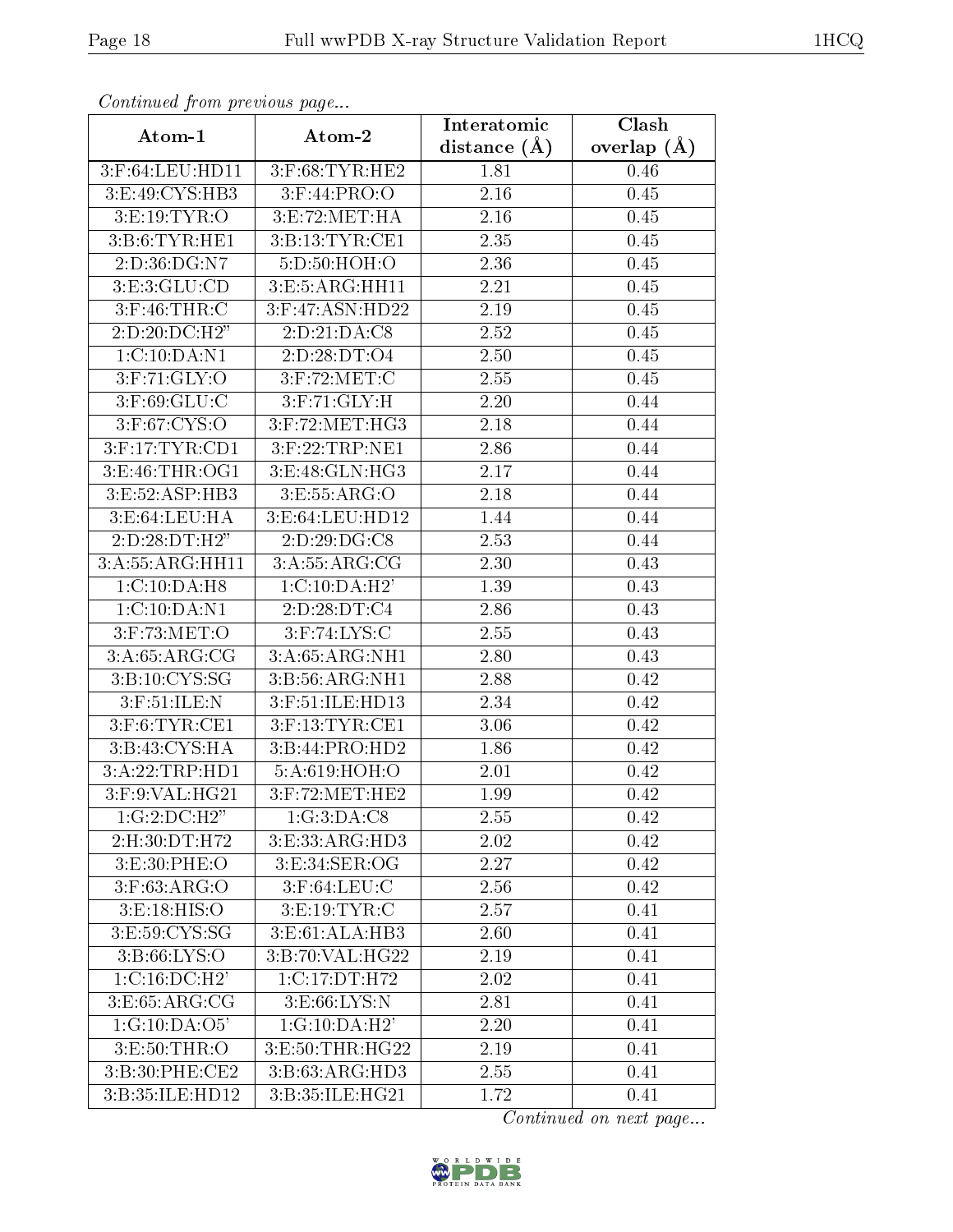| Atom-1              | Atom-2                | Interatomic<br>distance<br>(A) | Clash<br>overlap |
|---------------------|-----------------------|--------------------------------|------------------|
| 3: E: 51: ILE: HD11 | 3:E:62:CYS:HB3        | 2.03                           | 0.41             |
| 3: E:46: THR:O      | 3: E:47: ASN: HB2     | 2.21                           | 0.41             |
| 3:B:11:ASN:C        | 3:B:12:ASP:O          | 2.56                           | 0.40             |
| 3:B:29:ALA:O        | 3:B:32:LYS:HB3        | 2.21                           | 0.40             |
| 3:E:49:CYS:HB3      | 3:F:44:PRO:HB2        | 2.02                           | 0.40             |
| 2:D:21:DA:O5'       | 2:D:21:DA:H2'         | 2.21                           | 0.40             |
| 3: F: 8: ALA: CB    | $3:$ F:70:VAL:H $G21$ | 2.51                           | 0.40             |
| 3:F:9:VAL:CG2       | $3:$ F:72:MET:HE2     | 2.51                           | 0.40             |

There are no symmetry-related clashes.

### 5.3 Torsion angles  $(i)$

#### 5.3.1 Protein backbone (i)

In the following table, the Percentiles column shows the percent Ramachandran outliers of the chain as a percentile score with respect to all X-ray entries followed by that with respect to entries of similar resolution.

The Analysed column shows the number of residues for which the backbone conformation was analysed, and the total number of residues.

| Mol | Chain        | Analysed       | Favoured   | Allowed     | Outliers | Percentiles        |
|-----|--------------|----------------|------------|-------------|----------|--------------------|
| 3   | А            | $72/84~(86\%)$ | 67 (93%)   | 5(7%)       | $\cup$   | 100<br>100         |
| 3   | B            | 69/84(82%)     | 61 (88%)   | $8(12\%)$   | $\theta$ | $\vert$ 100<br>100 |
| 3   | Ε            | $70/84$ (83%)  | 55 (79%)   | 13 $(19\%)$ | $2(3\%)$ | $ 4\rangle$<br>4   |
| 3   | $\mathbb{F}$ | $67/84~(80\%)$ | 59 (88%)   | $7(10\%)$   | $1(2\%)$ | 14<br>10           |
| All | All          | 278/336 (83%)  | 242 (87\%) | 33 $(12\%)$ | $3(1\%)$ | 20<br>14           |

All (3) Ramachandran outliers are listed below:

| Mol | Chain | Res    | Type        |
|-----|-------|--------|-------------|
|     |       | $56\,$ | ${\rm ARG}$ |
|     |       | 58     | SER.        |
|     |       |        | -21 -       |

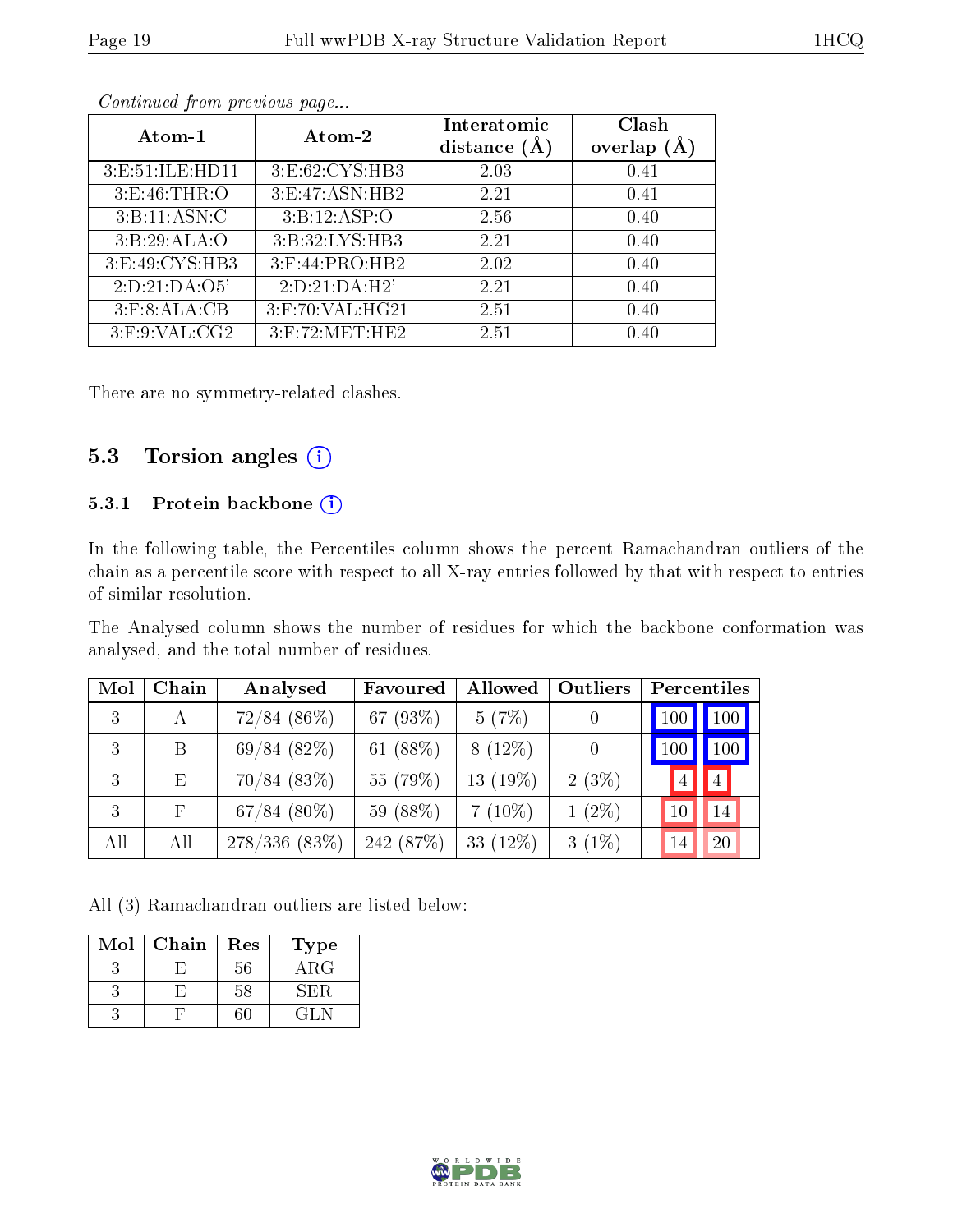#### 5.3.2 Protein sidechains (i)

In the following table, the Percentiles column shows the percent sidechain outliers of the chain as a percentile score with respect to all X-ray entries followed by that with respect to entries of similar resolution.

The Analysed column shows the number of residues for which the sidechain conformation was analysed, and the total number of residues.

| Mol | Chain | Analysed        | Rotameric   | Outliers   | Percentiles                      |
|-----|-------|-----------------|-------------|------------|----------------------------------|
| 3   | А     | $59/70(84\%)$   | 54 (92%)    | $5(8\%)$   | 16<br>$10\,$                     |
| 3   | B     | 59/70(84%)      | 55 (93%)    | 4(7%)      | 25<br>16                         |
| 3   | E     | 58/70(83%)      | 48 (83%)    | 10(17%)    | 2<br>$\mathcal{D}_{\mathcal{A}}$ |
| 3   | F.    | 55/70 (79%)     | 46 $(84\%)$ | $9(16\%)$  | $\overline{2}$<br>$\mathcal{D}$  |
| All | All   | $231/280(82\%)$ | $203(88\%)$ | $28(12\%)$ | 6<br>5                           |

All (28) residues with a non-rotameric sidechain are listed below:

| Mol            | Chain                   | $\operatorname{Res}% \left( \mathcal{N}\right) \equiv\operatorname{Res}(\mathcal{N}_{0})\cap\mathcal{N}_{1}$ | $_{\rm Type}$           |
|----------------|-------------------------|--------------------------------------------------------------------------------------------------------------|-------------------------|
| 3              | $\overline{\rm A}$      | $\overline{2}$                                                                                               | $\overline{\text{LYS}}$ |
| $\overline{3}$ | $\overline{A}$          | $\overline{3}$                                                                                               | GLU                     |
| $\overline{3}$ | $\overline{\rm A}$      | $\overline{23}$                                                                                              | <b>SER</b>              |
| 3              | $\overline{A}$          | $\overline{55}$                                                                                              | $\rm{AR}\bar{\rm{G}}$   |
| $\overline{3}$ | $\overline{A}$          | $\overline{57}$                                                                                              | $\overline{\text{LYS}}$ |
| 3              | $\overline{\mathrm{B}}$ | 21                                                                                                           | <b>VAL</b>              |
| $\overline{3}$ | $\overline{\mathrm{B}}$ | $\overline{23}$                                                                                              | $\overline{\text{SER}}$ |
| $\overline{3}$ | $\, {\bf B}$            | 35                                                                                                           | ILE                     |
| 3              | $\overline{\mathrm{B}}$ | 42                                                                                                           | MET                     |
| $\overline{3}$ | $\overline{E}$          | $\overline{5}$                                                                                               | $\overline{\rm{ARG}}$   |
| $\overline{3}$ | $\overline{\mathrm{E}}$ | $\overline{11}$                                                                                              | $\overline{\text{ASN}}$ |
| $\overline{3}$ | $\overline{E}$          | $\overline{35}$                                                                                              | ILE                     |
| $\overline{3}$ | $\overline{\mathrm{E}}$ | 48                                                                                                           | $\widetilde{{\rm GLN}}$ |
| $\overline{3}$ | $\overline{\mathrm{E}}$ | $\overline{51}$                                                                                              | 1LE                     |
| $\overline{3}$ | $\overline{\mathrm{E}}$ | $\overline{53}$                                                                                              | $\overline{\text{LYS}}$ |
| $\overline{3}$ | $\overline{\mathrm{E}}$ | 56                                                                                                           | $\rm{ARG}$              |
| $\overline{3}$ | $\overline{E}$          | $\overline{59}$                                                                                              | $\overline{\text{CYS}}$ |
| $\overline{3}$ | $\overline{E}$          | 63                                                                                                           | $\overline{\rm{ARG}}$   |
| $\overline{3}$ | $\overline{\mathrm{E}}$ | $\overline{65}$                                                                                              | $\overline{\rm{ARG}}$   |
| $\overline{3}$ | $\overline{F}$          | $\overline{4}$                                                                                               | THR                     |
| $\overline{3}$ | $\overline{\mathrm{F}}$ | $\overline{21}$                                                                                              | $\overline{\text{VAL}}$ |
| $\overline{3}$ | $\overline{\mathrm{F}}$ | $\overline{28}$                                                                                              | $\overline{\text{LYS}}$ |
| $\overline{3}$ | $\overline{F}$          | $\overline{32}$                                                                                              | $\overline{\text{LYS}}$ |
| $\overline{3}$ | $\overline{\mathrm{F}}$ | $\overline{35}$                                                                                              | ILE                     |

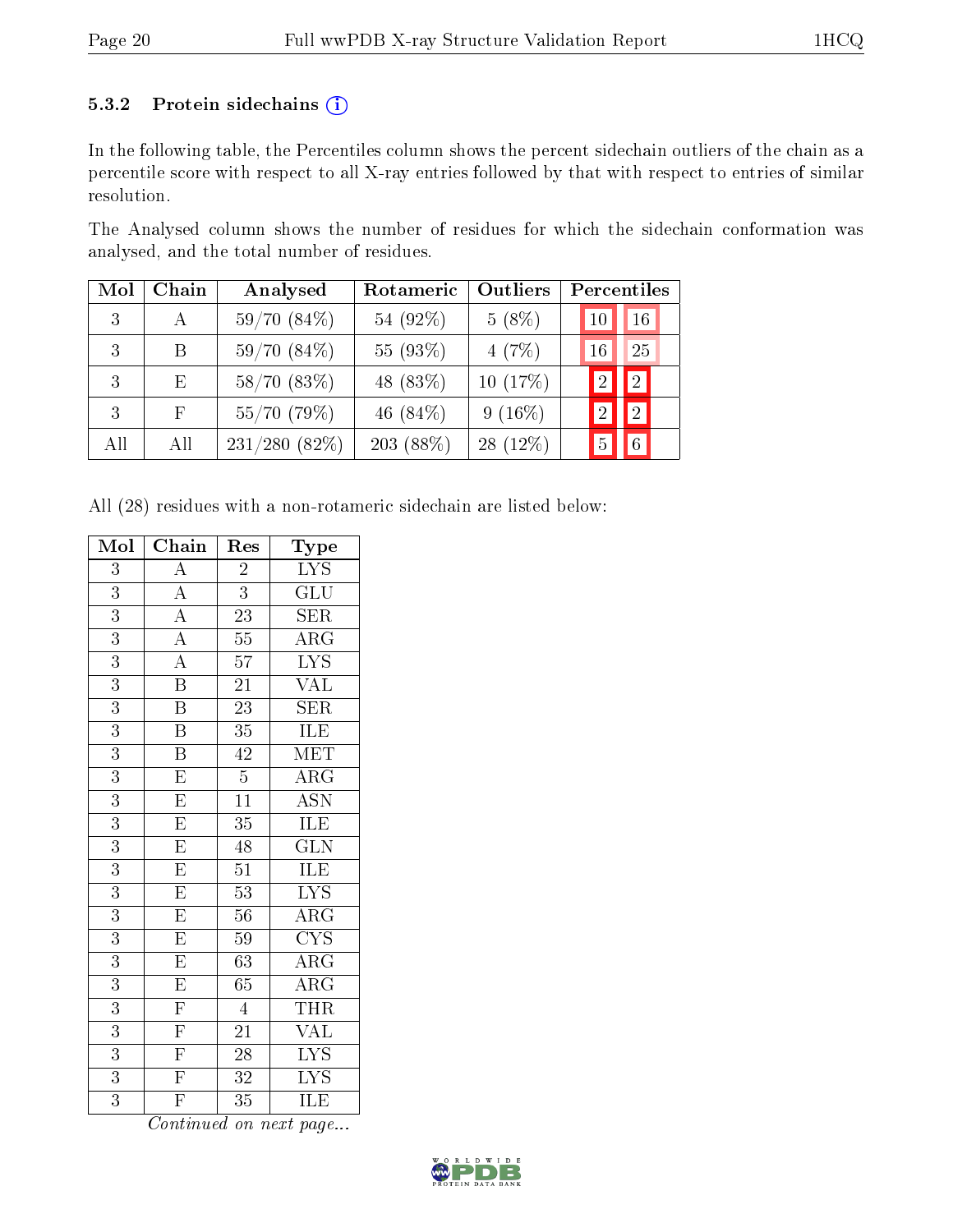Continued from previous page...

| Mol | Chain | Res | Type       |
|-----|-------|-----|------------|
|     |       | 42  | <b>MET</b> |
|     |       | 46  | THR.       |
|     |       | 59  | CYS        |
|     |       | 63  | $\rm{ARG}$ |

Some sidechains can be flipped to improve hydrogen bonding and reduce clashes. All (4) such sidechains are listed below:

| Mol | Chain | Res | <b>Type</b> |
|-----|-------|-----|-------------|
| З   |       | 38  | <b>HIS</b>  |
| 3   | R     | 48  | GLN.        |
| 3   |       | 47  | <b>ASN</b>  |
| 3   |       | 48  | GL N        |

#### 5.3.3 RNA (i)

There are no RNA molecules in this entry.

#### 5.4 Non-standard residues in protein, DNA, RNA chains  $(i)$

There are no non-standard protein/DNA/RNA residues in this entry.

### 5.5 Carbohydrates  $(i)$

There are no carbohydrates in this entry.

### 5.6 Ligand geometry (i)

Of 8 ligands modelled in this entry, 8 are monoatomic - leaving 0 for Mogul analysis.

There are no bond length outliers.

There are no bond angle outliers.

There are no chirality outliers.

There are no torsion outliers.

There are no ring outliers.

No monomer is involved in short contacts.

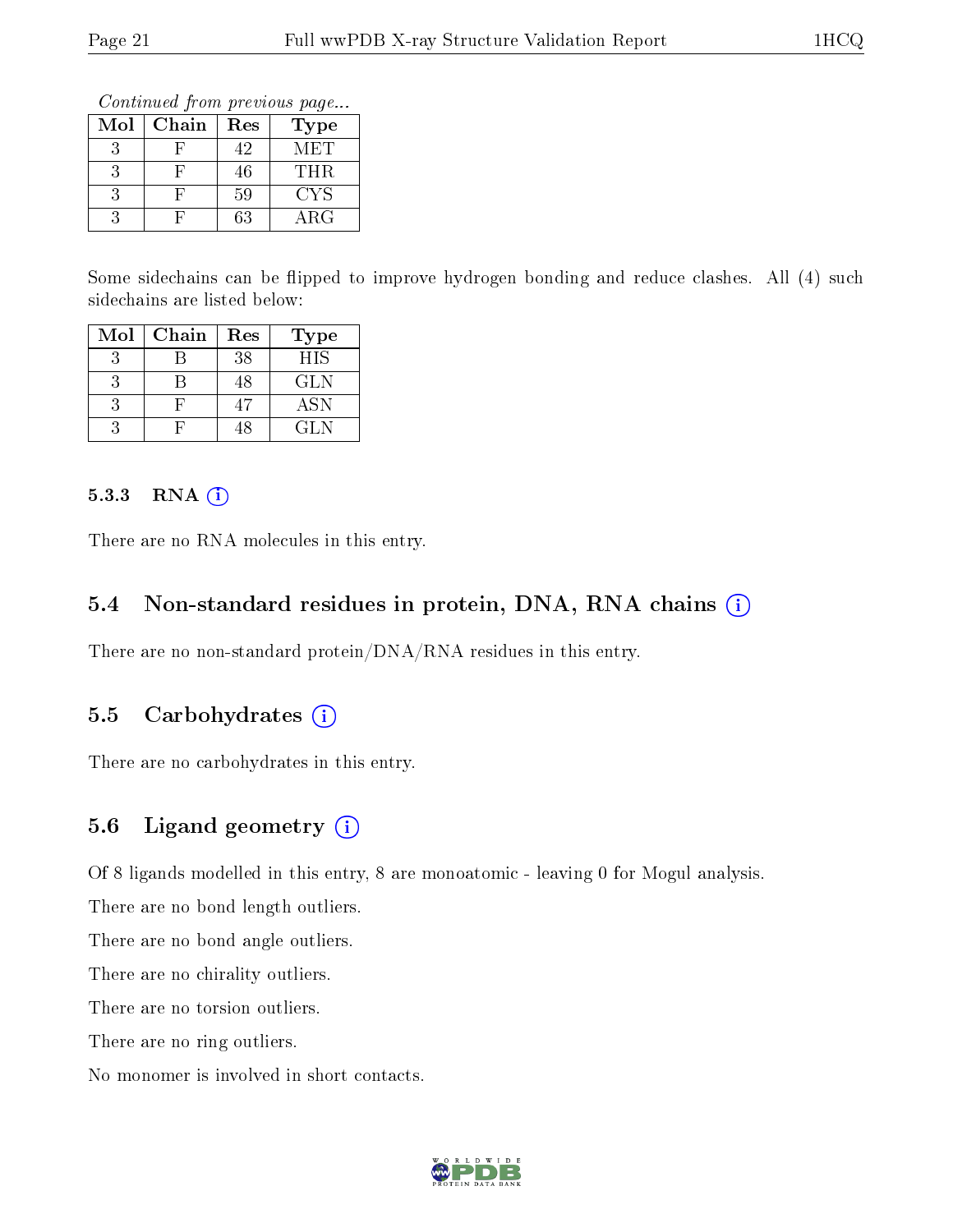# 5.7 [O](https://www.wwpdb.org/validation/2017/XrayValidationReportHelp#nonstandard_residues_and_ligands)ther polymers (i)

There are no such residues in this entry.

# 5.8 Polymer linkage issues (i)

There are no chain breaks in this entry.